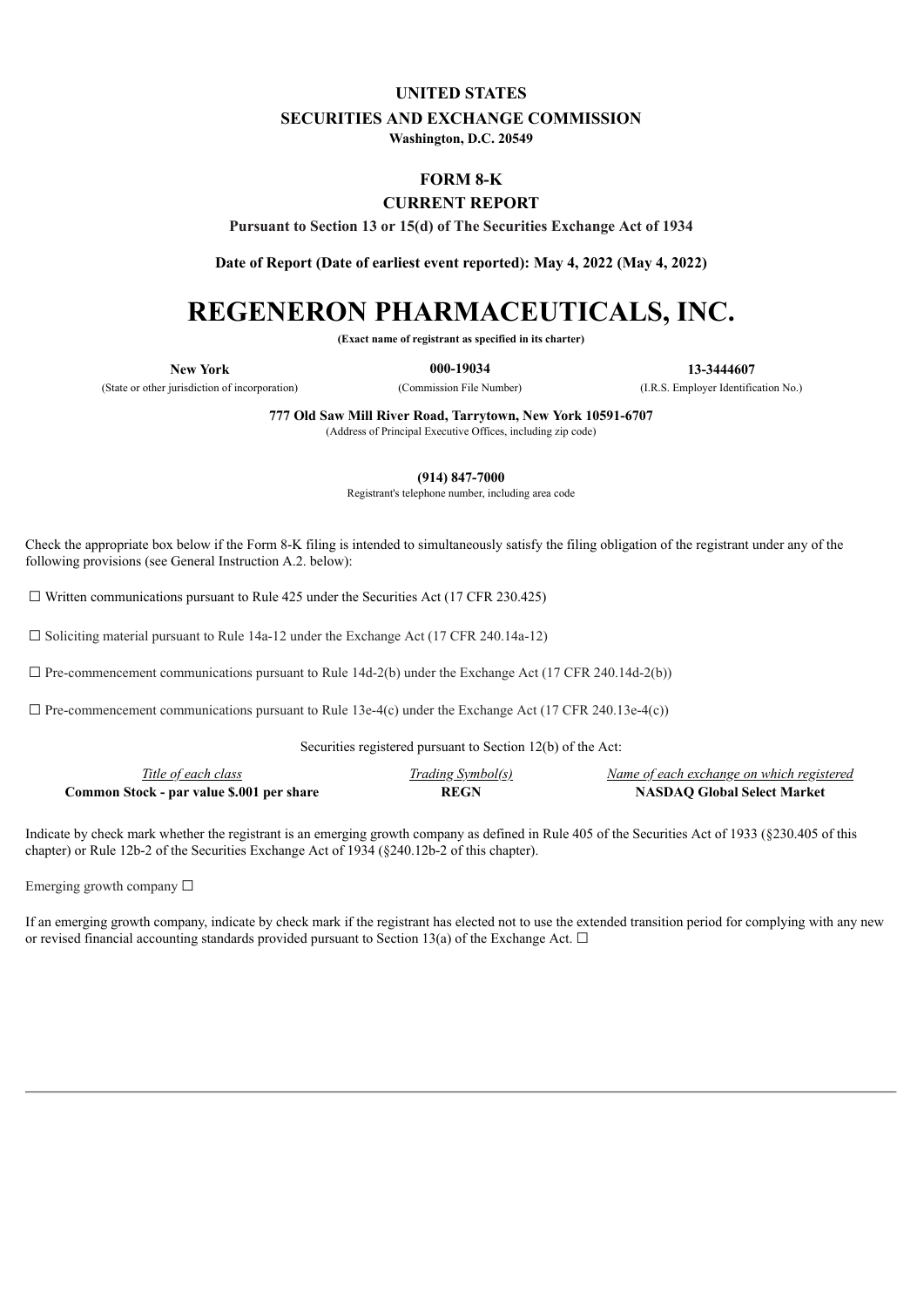#### **Item 2.02 Results of Operations and Financial Condition.**

On May 4, 2022, Regeneron Pharmaceuticals, Inc. issued a press release announcing its financial and operating results for the quarter ended March 31, 2022. A copy of the press release is being furnished to the Securities and Exchange Commission as Exhibit 99.1 to this Current Report on Form 8-K and is incorporated by reference to this Item 2.02.

The information included or incorporated in this Item 2.02, including Exhibit 99.1, shall not be deemed "filed" for purposes of Section 18 of the Securities Exchange Act of 1934, as amended, nor shall such information and exhibit be deemed incorporated by reference in any filing under the Securities Act of 1933, as amended, except as shall be expressly set forth by specific reference in such a filing.

#### **Item 9.01 Financial Statements and Exhibits.**

(d) Exhibits

99.1 Press [Release,](#page-3-0) dated [May](#page-3-0) 4, 2022, [Reporting](#page-3-0) [First](#page-3-0) [Quarter](#page-3-0) [2022](#page-3-0) Financial and [Operating](#page-3-0) Results.

104 Cover Page Interactive Data File - the cover page XBRL tags are embedded within the Inline XBRL document.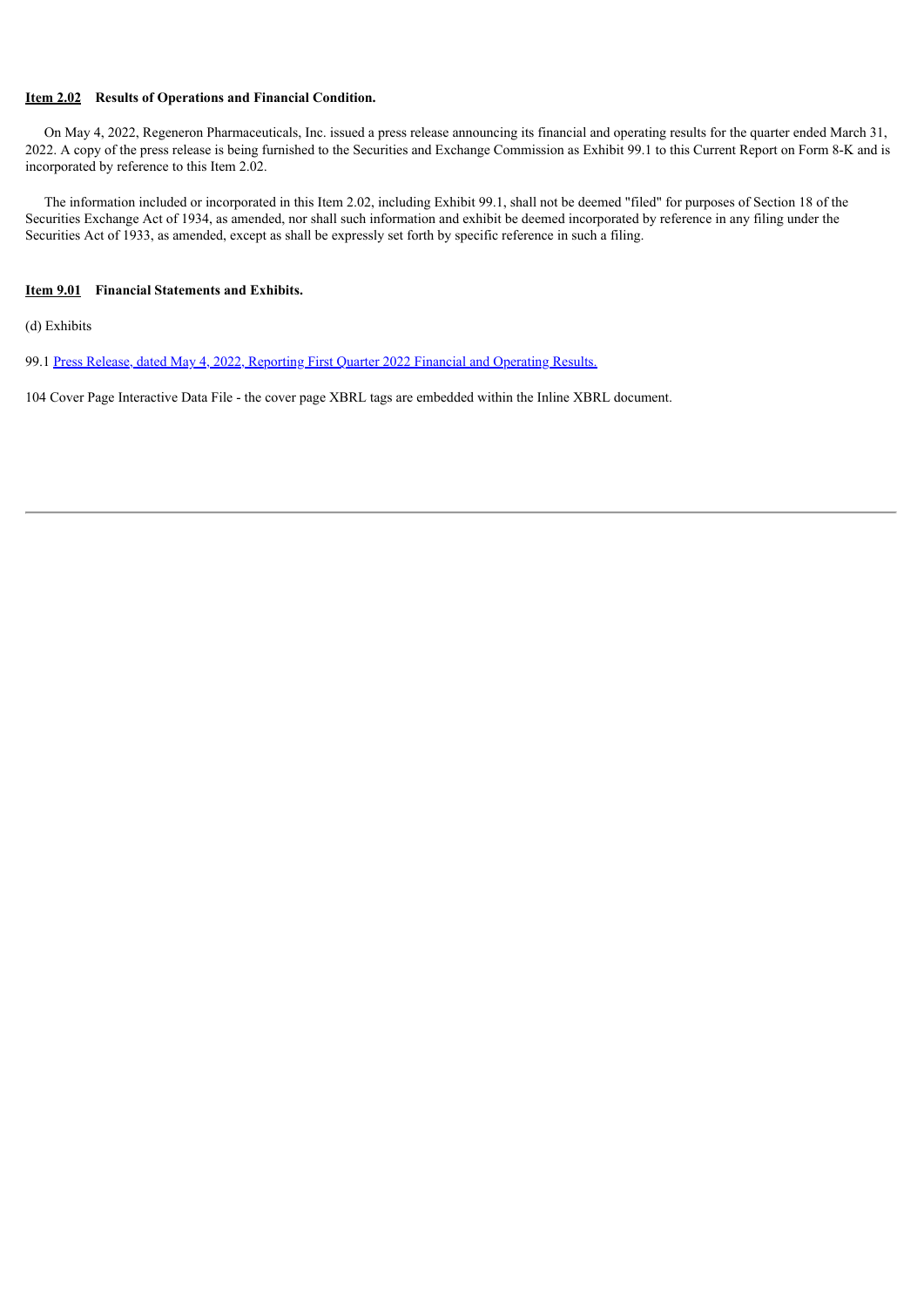#### SIGNATURES

Pursuant to the requirements of the Securities Exchange Act of 1934, the registrant has duly caused this report to be signed on its behalf by the undersigned hereunto duly authorized.

Date: May 4, 2022 REGENERON PHARMACEUTICALS, INC.

By: /s/ Joseph J. LaRosa

Name: Joseph J. LaRosa<br>Title: Executive Vice Pr Executive Vice President, General Counsel and Secretary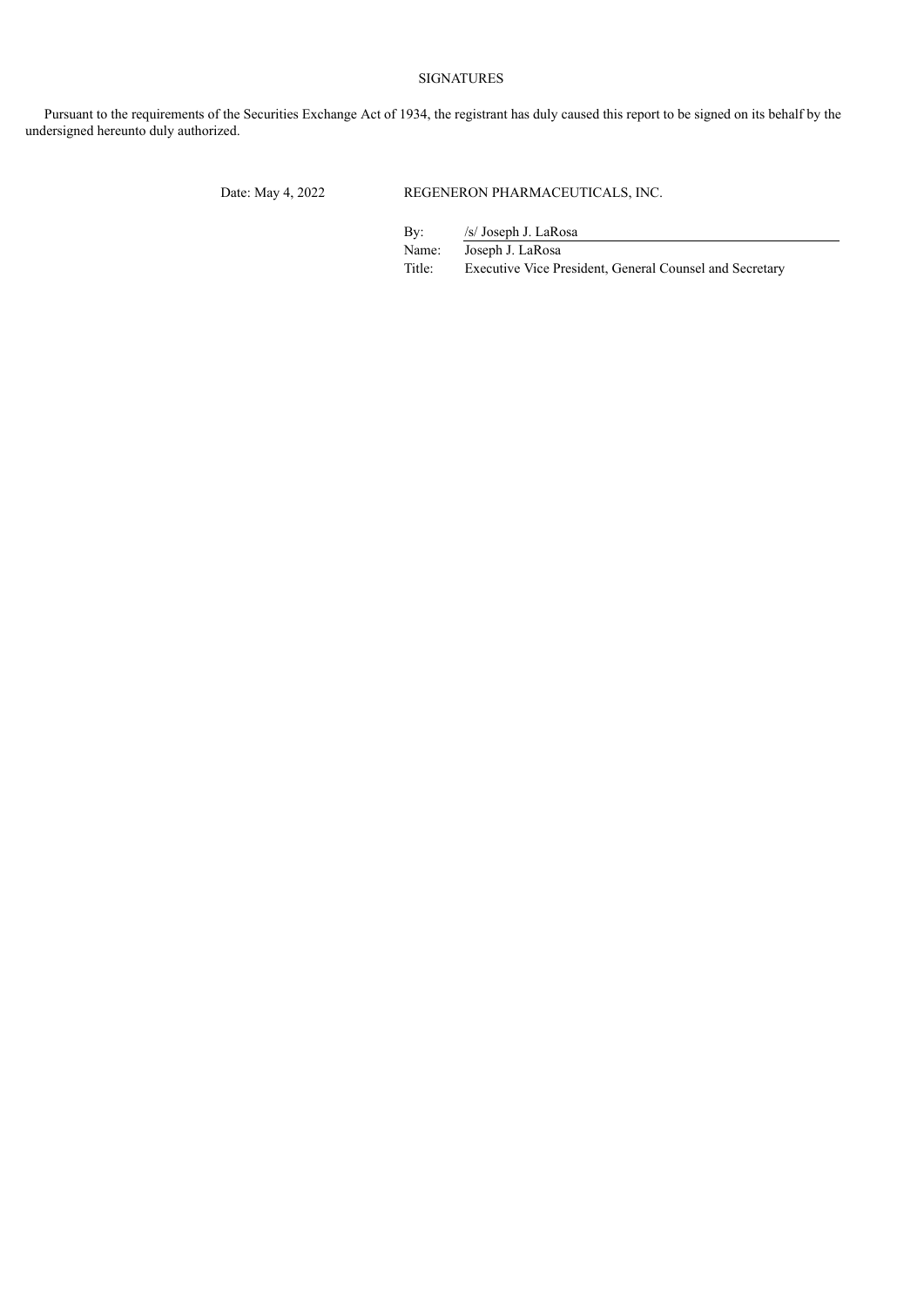# <span id="page-3-0"></span>**REGENERON**

Press Release

# **Regeneron Reports First Quarter 2022 Financial and Operating Results**

- *• First quarter 2022 revenues increased 17% to \$2.97 billion versus first quarter 2021; excluding REGEN-COV , ®(a)(b) revenues increased 25%*
- First quarter 2022 EYLEA® U.S. net sales increased 13% to \$1.52 billion versus first quarter 2021
- First quarter 2022 Dupixent® global net sales<sup>(c)</sup>(recorded by Sanofi) increased 43% to \$1.81 billion versus first *quarter 2021*
- First quarter 2022 GAAP diluted EPS of \$8.61; non-GAAP diluted EPS<sup>(a)</sup> of \$11.49
- *• Dupixent approved in EU for children aged 6–11 years with severe asthma; FDA priority review granted for atopic dermatitis in children aged 6 months to 5 years and eosinophilic esophagitis*

**Tarrytown, New York (May 4, 2022) --** Regeneron Pharmaceuticals, Inc. (NASDAQ: **REGN**) today announced financial results for the first quarter of 2022 and provided a business update.

"Our strong first quarter performance was marked by top- and bottom-line growth, accompanied by R&D progress and continued investment in our pipeline," said Leonard S. Schleifer, M.D., Ph.D., President and Chief Executive Officer of Regeneron. "We continued to see substantial U.S. sales growth for EYLEA and Dupixent worldwide. We are well-positioned to reach even more patients with type 2 inflammatory disease through FDA priority review designations for Dupixent in children with atopic dermatitis and in adults and adolescents with eosinophilic esophagitis."

### *Financial Highlights*

| (\$ in millions, except per share data)                |    | Q1 2022 |              | Q1 2021 | % Change |
|--------------------------------------------------------|----|---------|--------------|---------|----------|
| Total revenues                                         | S  | 2.965   | - \$         | 2.529   | 17%      |
| GAAP net income                                        | S  | 974     | - \$         | 1.115   | (13%)    |
| GAAP net income per share - diluted                    | \$ | 8.61    |              | 10.09   | (15%)    |
| Non-GAAP net income <sup>(a)</sup>                     | \$ | 1.318   | - \$         | 1.109   | 19%      |
| Non-GAAP net income per share - diluted <sup>(a)</sup> | \$ | 11.49   | $\mathbf{F}$ | 9.89    | 16%      |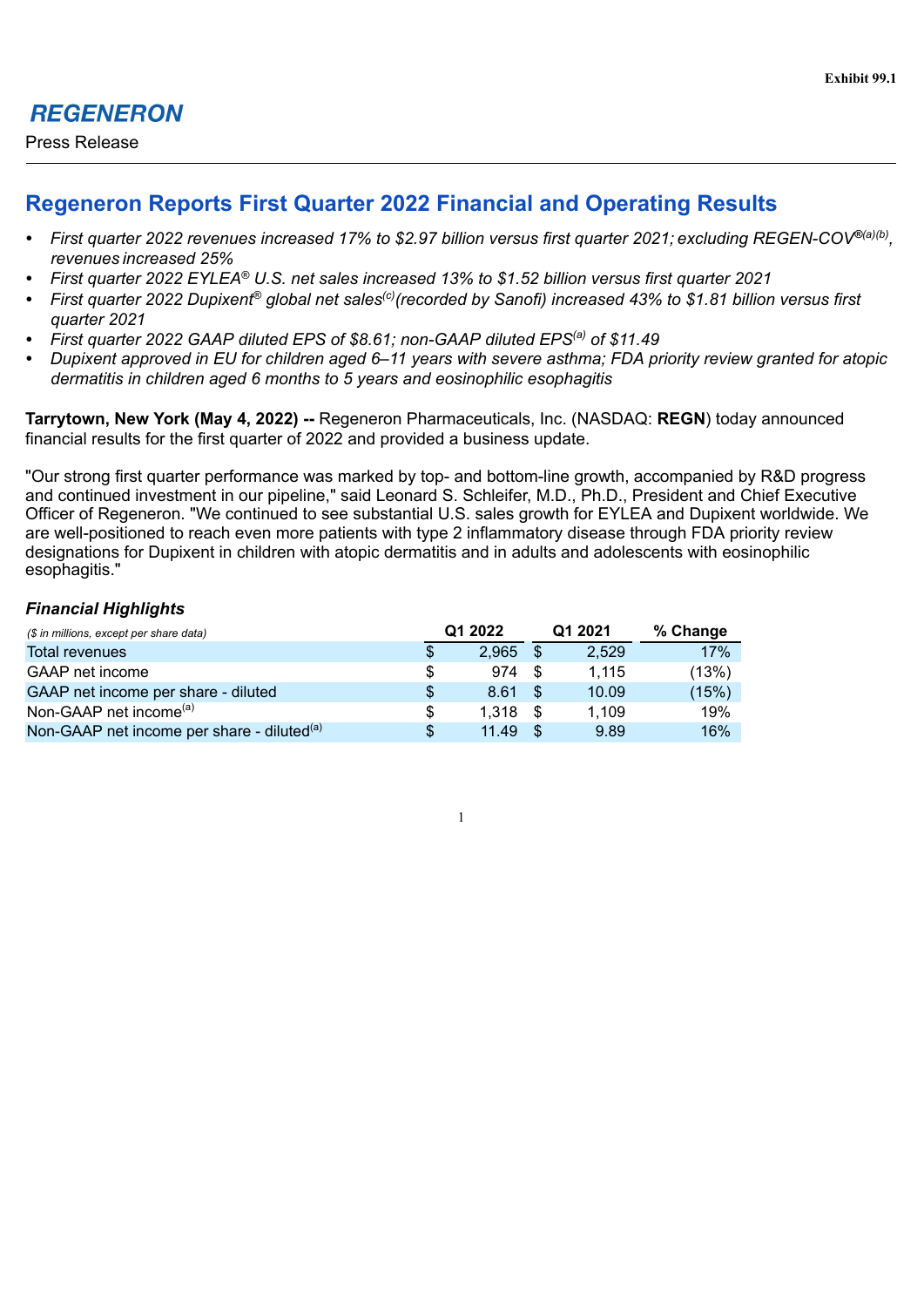"Our business achieved strong revenue growth in the first quarter of 2022 as we continue to realize the benefits of our sustained R&D investment and our focus on commercial execution," said Robert E. Landry, Executive Vice President, Finance and Chief Financial Officer of Regeneron. "We remain confident that our differentiated products and significant pipeline opportunities position us well to deliver strong results and provide sustainable value to patients and shareholders."

## *Business Highlights*

## **Key Pipeline Progress**

Regeneron has approximately 35 product candidates in clinical development, including a number of marketed products for which it is investigating additional indications. Updates from the clinical pipeline include:

## EYLEA<sup>®</sup> (aflibercept) Injection

• A supplemental Biologics License Application (sBLA) for EYLEA for an every-16-weeks dosing regimen in patients with non-proliferative diabetic retinopathy (NPDR) was submitted.

## Aflibercept 8 mg

• In February 2022, the Company announced detailed results from its Phase 2 trial evaluating an investigational 8 mg high dose of aflibercept compared to the currently-approved 2 mg dose of EYLEA in patients with neovascular age-related macular degeneration (wet AMD). The trial met its primary endpoints for safety, and no new safety signals were observed through week 44. Consistent with initial data announced last year, aflibercept 8 mg continued to show numeric improvements in anatomical and vision outcomes compared to EYLEA through 44 weeks.

## Dupixent® (dupilumab)

- In April 2022, the European Commission (EC) approved Dupixent for the treatment of severe asthma in children aged 6 to 11 years.
- The U.S. Food and Drug Administration (FDA) accepted for priority review the sBLA for Dupixent for children aged 6 months to 5 years with moderate-to-severe atopic dermatitis, with a target action date of June 9, 2022. A regulatory application was also submitted in the European Union (EU).
- The FDA accepted for priority review the sBLA for Dupixent for adults and adolescents aged 12 years and older with eosinophilic esophagitis (EoE), with a target action date of August 3, 2022. A regulatory application was also submitted in the EU.
- In January 2022, the Company and Sanofi announced positive results from a second Phase 3 trial in adults with uncontrolled prurigo nodularis. An sBLA and a regulatory submission in the EU for Dupixent for adults with uncontrolled prurigo nodularis were subsequently submitted.
- In February 2022, the Company and Sanofi provided an update on Dupixent in patients with chronic spontaneous urticaria (CSU), in which they had previously reported positive results from the first trial in biologic-naïve patients (i.e., not previously treated with omalizumab) that showed Dupixent significantly reduced itch and hives compared to standard-of-care antihistamines alone. The Company and Sanofi announced that they stopped a second trial in patients refractory to omalizumab due to futility.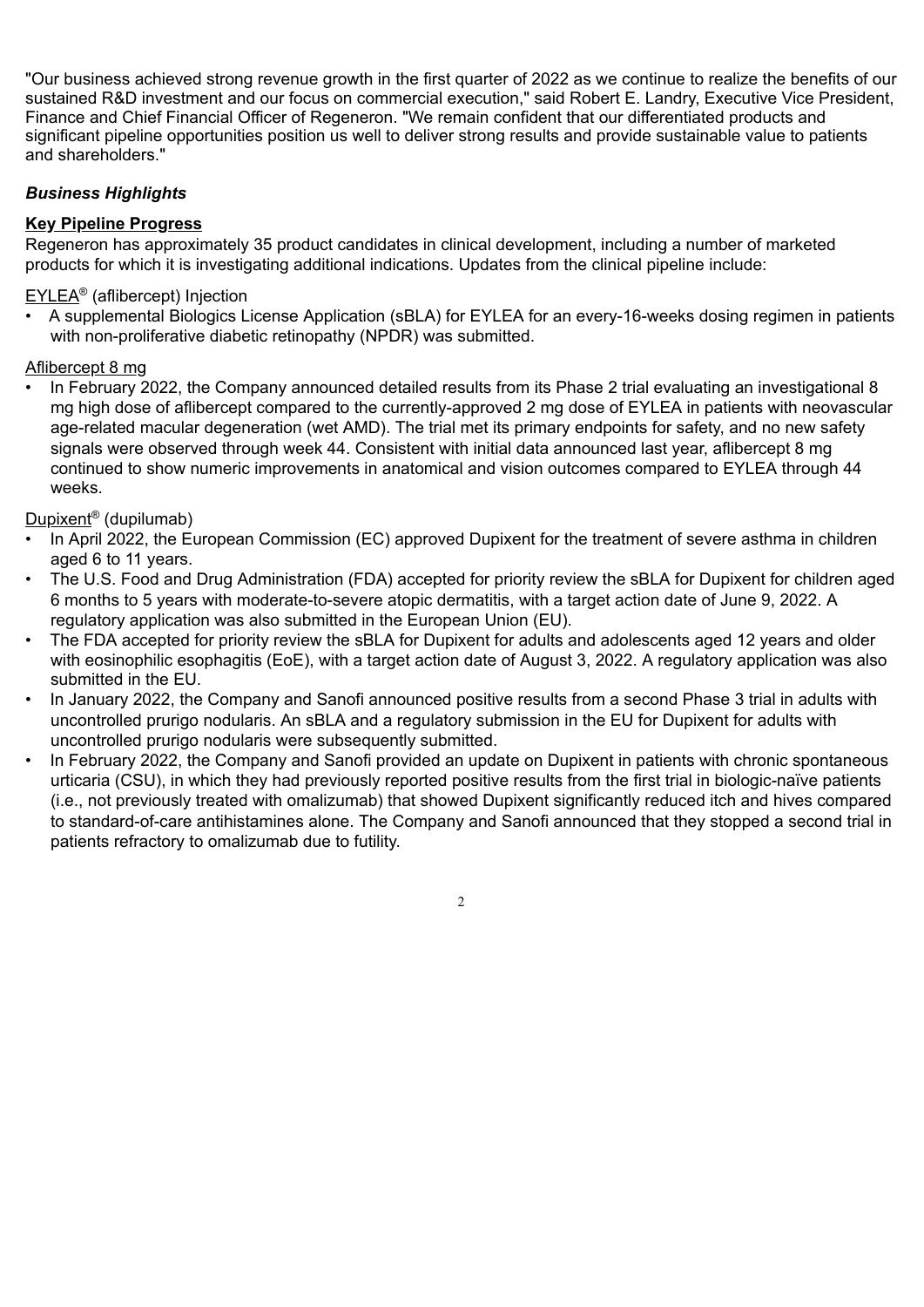### Antibodies to SARS-CoV-2 virus

- In April 2022, the Company announced that the FDA extended by three months its review of the BLA for REGEN- $COV^{\circledast}$  (casirivimab and imdevimab) to treat COVID-19 in non-hospitalized patients and as prophylaxis in certain individuals. The extension is due to ongoing discussions with the FDA on pre-exposure prophylactic use, for which Regeneron has submitted additional data from its completed prophylaxis trial that the FDA has accepted for review. The FDA determined these additional data constitute a Major Amendment to the BLA and provided a new target action date of July 13, 2022.
- A regulatory application was submitted in the EU for Ronapreve<sup> $TM(b)$ </sup> for the treatment of COVID-19 in hospitalized patients.
- In January 2022, the FDA revised the Emergency Use Authorization (EUA) for REGEN-COV to exclude its use in geographic regions where, based on available information including variant susceptibility and regional variant frequency, infection or exposure is likely due to a variant such as an Omicron-lineage variant that is not susceptible to the treatment. If, in the future, patients in certain geographic regions are likely to be infected or exposed to a variant that is susceptible to REGEN-COV, then the limitation on use may be revised.
- The Company is progressing investigational "next generation" antibodies that are active against multiple variants including those of Omicron-lineage, and has initiated a first-in-human clinical trial.

## Fianlimab, an antibody to LAG-3

• A Phase 3 study in first-line metastatic melanoma was initiated.

## Odronextamab, a CD20xCD3 bispecific antibody

• The FDA granted Fast Track designation for follicular lymphoma and diffuse large B-cell lymphoma.

## NTLA-2001, a CRISPR/Cas9 therapeutic for TTR gene knockout

• In February 2022, Intellia Therapeutics, Inc. and the Company reported updated positive interim data from the Phase 1 trial in transthyretin (ATTR) amyloidosis.

### **Business Development Update**

• In April 2022, the Company entered into a definitive merger agreement to acquire Checkmate Pharmaceuticals, Inc. at a total equity value of approximately \$250 million. On May 2, 2022, the Company initiated a tender offer to acquire any and all outstanding shares of Checkmate common stock at a price of \$10.50 per share, to be paid to each shareholder tendering Checkmate shares in cash, without interest, subject to reduction for any applicable withholding taxes. The transaction is expected to close, subject to the satisfaction of customary closing conditions including regulatory approvals, in mid-2022.

### **First Quarter 2022 Financial Results**

#### *Revenues*

Total revenues increased by 17% to \$2.965 billion in the first quarter of 2022, compared to \$2.529 billion in the first quarter of 2021. Total revenues excluding REGEN-COV and Ronapreve<sup>(b)</sup> revenues for both periods increased by 25% to \$2.749 billion in the first quarter of 2022, compared to the first quarter of 2021<sup>(a)</sup>.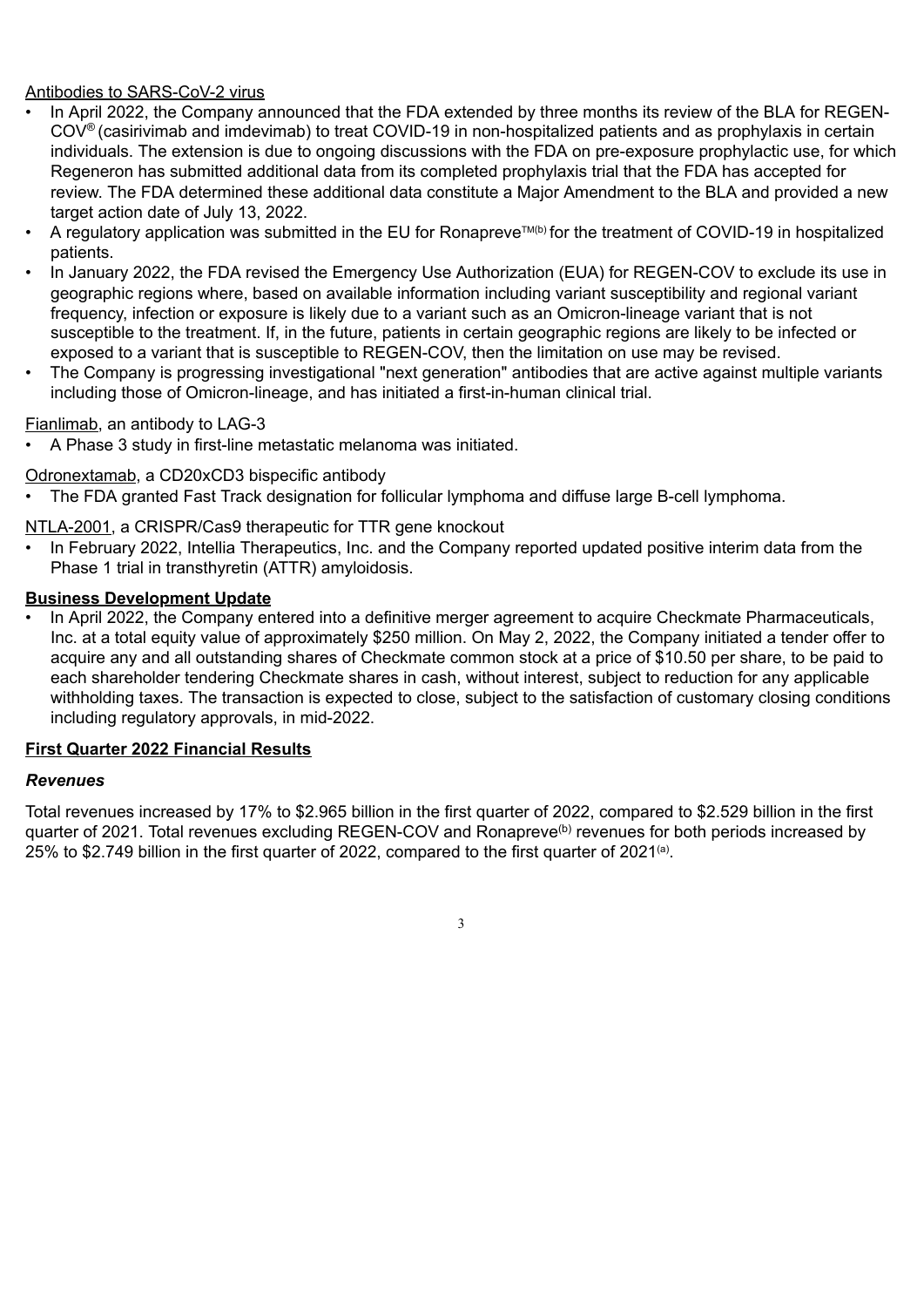Net product sales recorded by the Company consist of the following:

| (\$ in millions)                    | Q1 2022     | Q1 2021     | % Change |
|-------------------------------------|-------------|-------------|----------|
| <b>EYLEA</b>                        | \$<br>1.518 | \$<br>1,347 | 13 %     |
| Libtayo                             | 79          | 69          | 14 %     |
| Praluent <sup>®</sup>               | 34          | 43          | $(21\%)$ |
| REGEN-COV                           |             | 262         | (100 %)  |
| Evkeeza                             | 8           |             | $***$    |
| ARCALYST <sup>®</sup>               | — *         | っ           | $***$    |
| Total net product sales in the U.S. | 1.639       | \$<br>1.724 | (5%)     |

\* Effective April 1, 2021, Kiniksa records net product sales of ARCALYST in the United States. Previously, the Company recorded net product sales of ARCALYST in the United States.

\*\* Percentage not meaningful

Total revenues also include collaboration revenues $\circ$  of \$1.233 billion in the first quarter of 2022, compared to \$754 million in the first quarter of 2021. Sanofi collaboration revenue increased primarily due to the Company's share of profits from commercialization of antibodies, which were \$415 million in the first quarter of 2022, compared to \$261 million in the first quarter of 2021. The change in the Company's share of profits from commercialization of antibodies was driven by higher Dupixent profits. In the first quarter of 2022, the Company earned a \$50 million salesbased milestone from Sanofi, upon aggregate annual sales of antibodies outside the United States exceeding \$2.0 billion on a rolling twelve-month basis.

Bayer collaboration revenue increased to \$385 million in the first quarter of 2022, compared to \$323 million in the first quarter of 2021.

The Company also recorded Roche collaboration revenue of \$216 million for the first quarter of 2022, compared to \$67 million in the first quarter of 2021, in connection with payments from Roche attributable to global gross profits from sales of Ronapreve.

Refer to Table 4 for a summary of collaboration revenue.

Other revenue in the first quarter of 2022 included a \$30 million up-front payment received from Ultragenyx in connection with the Company's Evkeeza license and collaboration agreement.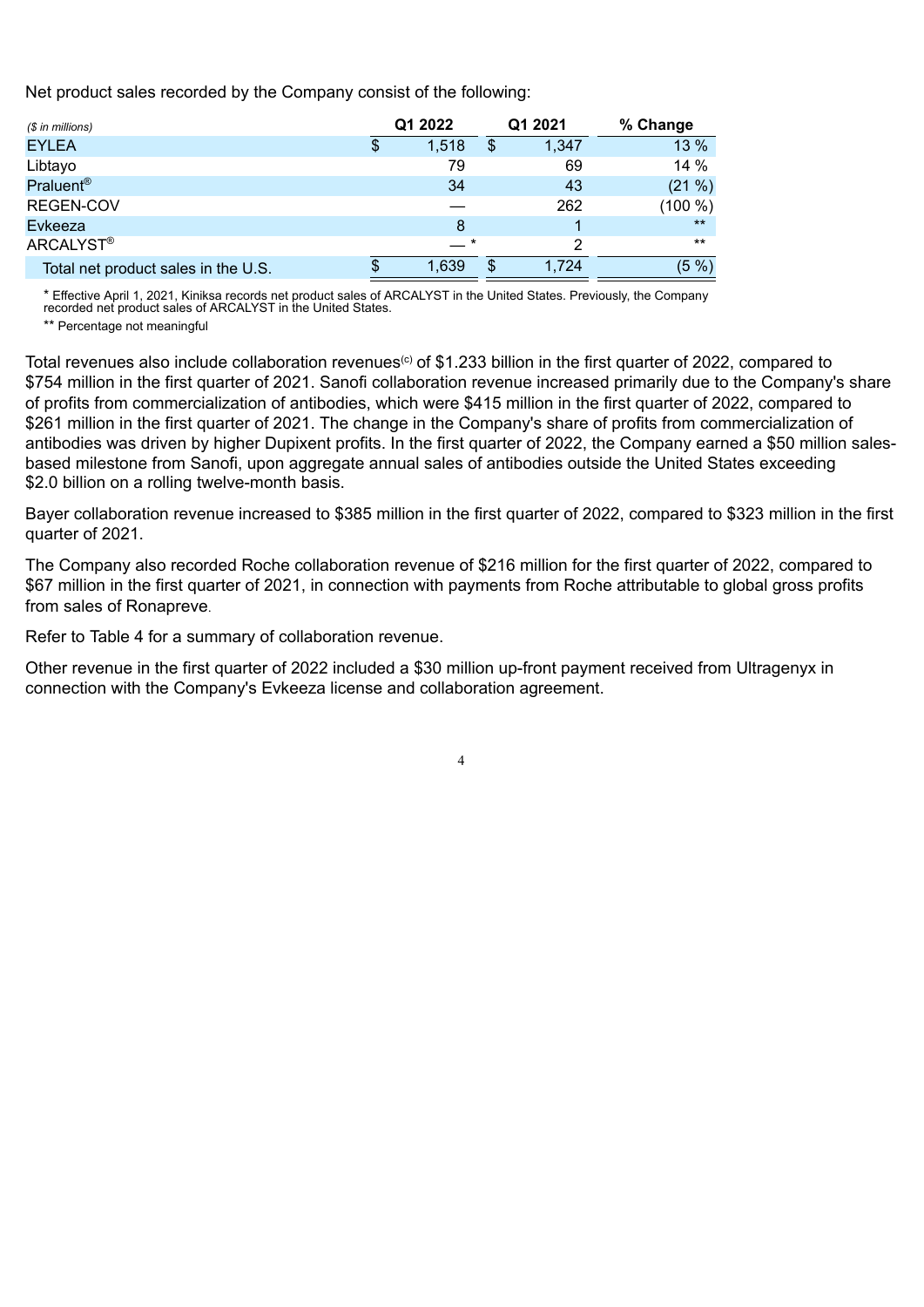## *Operating Expenses*

|                                                            |            | <b>GAAP</b> |         |          |    | Non-GAAP <sup>(a)</sup> |    |         |          |
|------------------------------------------------------------|------------|-------------|---------|----------|----|-------------------------|----|---------|----------|
| (\$ in millions)                                           | Q1 2022    |             | Q1 2021 | % Change |    | Q1 2022                 |    | Q1 2021 | % Change |
| Research and development (R&D)                             | \$<br>844  | \$          | 743     | 14%      | S  | 751                     | \$ | 673     | 12%      |
| Acquired in-process research and<br>development (IPR&D)*   | \$<br>28   | S           |         | 100%     |    | $\ast$                  |    | $\star$ | n/a      |
| Selling, general, and administrative (SG&A)                | \$<br>450  | \$          | 406     | 11%      | \$ | 389                     | -S | 355     | 10%      |
| Cost of goods sold (COGS)                                  | \$<br>207  | -S          | 183     | 13%      | \$ | 136                     |    | 173     | (21%)    |
| Cost of collaboration and contract<br>manufacturing (COCM) | \$<br>198  | -S          | 125     | 58%      |    | $\star$                 |    | $\star$ | n/a      |
| Other operating (income) expense, net                      | \$<br>(20) | - \$        | (41)    | (51%)    |    | $\ast$                  |    | $\ast$  | n/a      |

\* GAAP and non-GAAP amounts are equivalent as no non-GAAP adjustments have been recorded.

\*\* Beginning with the first quarter of 2022, the Company added this new line item to its Statements of Operations, which includes in-process R&D acquired in connection with asset acquisitions as well as up-front/opt-in payments related to license and collaboration agreements. Amounts recorded in this line would have historically been recorded to R&D. In addition, the Company has modified its presentation of non-GAAP reporting and will no longer exclude such expenses from its non-GAAP results. This change does not affect previously reported first quarter 2021 non-GAAP results as the Company recorded no significant charges related to such transactions during that period.

- GAAP and non-GAAP R&D expenses increased in the first quarter of 2022, compared to the first quarter of 2021, primarily due to higher headcount and headcount-related costs, an increase in clinical manufacturing activities, and lower reimbursements from Roche related to REGEN-COV. The increase was partly offset by lower costs incurred in connection with REGEN-COV development activities.
- Acquired IPR&D in the first quarter of 2022 included a \$20 million opt-in payment in connection with a product candidate under the Company's collaboration agreement with Adicet Bio, Inc.
- The increase in GAAP and non-GAAP SG&A expenses in the first quarter of 2022, compared to the first quarter of 2021, was primarily due to higher headcount and headcount-related costs and an increase in commercialization-related expenses for EYLEA.
- GAAP COGS in the first quarter of 2022 included \$58 million of costs related to REGEN-COV, including inventory write-offs and reserves, as a result of the FDA revision of the EUA for REGEN-COV (as described above). GAAP and non-GAAP COGS in the first quarter of 2022 included lower REGEN-COV manufacturing costs since there were no net product sales in the United States.
- COCM increased in the first quarter of 2022, compared to the first quarter of 2021, primarily due to the recognition of manufacturing costs associated with higher sales of Dupixent and an increase in shipments of commercial supplies of Praluent for Sanofi outside the United States.

#### *Other Financial Information*

GAAP other income (expense) included the recognition of net unrealized losses on equity securities of \$211 million in the first quarter of 2022, compared to \$144 million of net unrealized gains in the first quarter of 2021.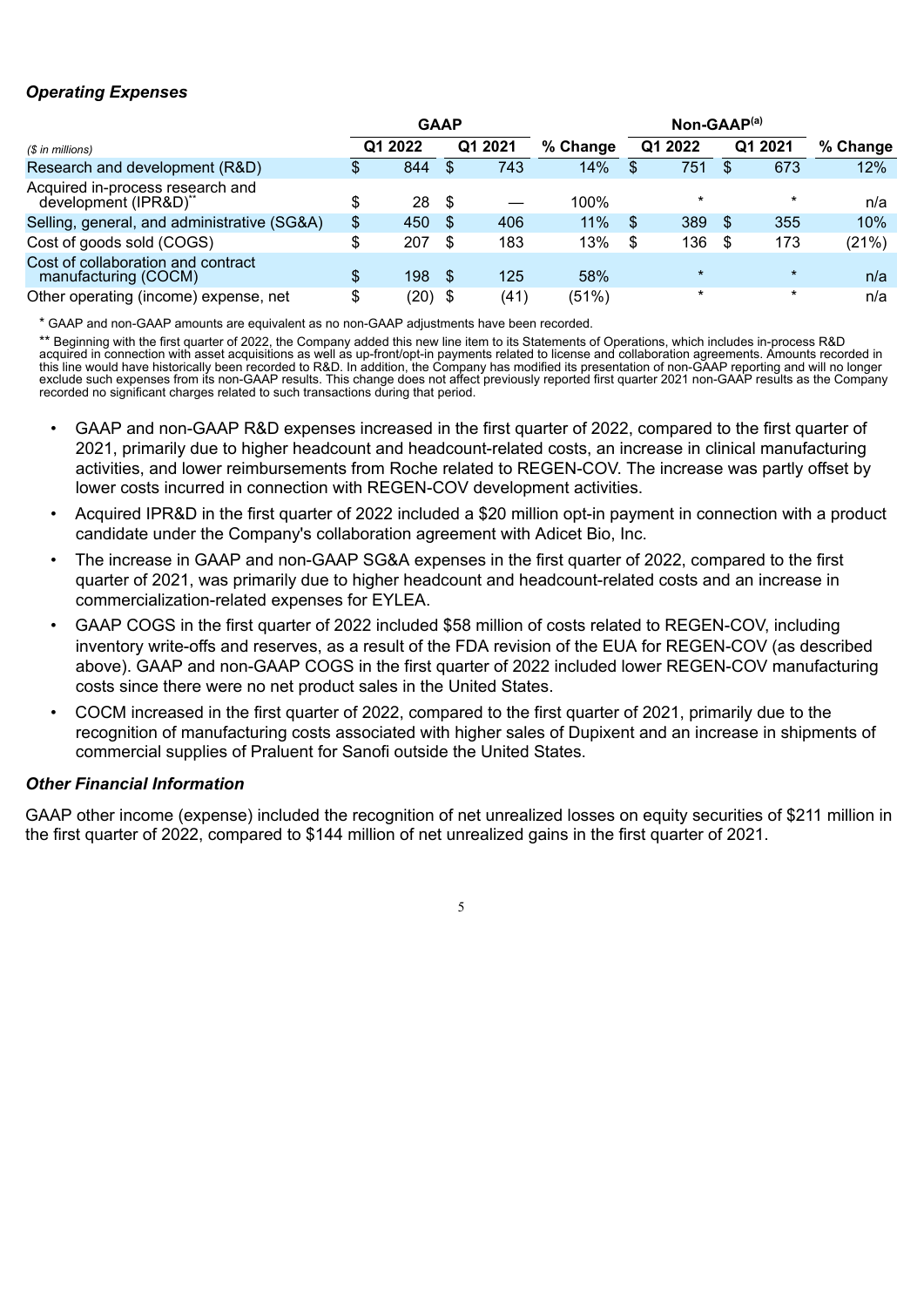In the first quarter of 2022, the Company's GAAP effective tax rate was 8.3%, compared to 11.0% in the first quarter of 2021. The decrease in the GAAP effective tax rate was due in part to the impact of stock-based compensation. In the first quarter of 2022, the non-GAAP effective tax rate was 11.6%, compared to 10.5% in the first quarter of 2021.

GAAP net income per diluted share was \$8.61 in the first quarter of 2022, compared to \$10.09 in the first quarter of 2021. Non-GAAP net income per diluted share was \$11.49 in the first quarter of 2022, compared to \$9.89 in the first quarter of 2021. A reconciliation of the Company's GAAP to non-GAAP results is included in Table 3 of this press release.

During the first quarter of 2022, the Company repurchased shares of common stock under its share repurchase program, and recorded the cost of the shares received, or \$352 million, as Treasury Stock. As of March 31, 2022, \$2.493 billion remained available for share repurchases under the program.

Net cash provided by operating activities in the first quarter of 2022 was \$2.102 billion, compared to \$669 million in the first quarter of 2021, resulting in \$1.960 billion in free cash flow for the first quarter of 2022, compared to \$553 million for the first quarter of 2021. The increase in free cash flow in the first quarter of 2022 was primarily due to the Company's collection of amounts due from the U.S. government in connection with REGEN-COV sales in the fourth quarter of 2021.

#### *2022 Financial Guidance (d)*

The Company's full year 2022 financial guidance consists of the following components:

|                                                  | <b>GAAP</b>                                                                         | Non-GAAP(a)                                                                         |
|--------------------------------------------------|-------------------------------------------------------------------------------------|-------------------------------------------------------------------------------------|
| R&D                                              | \$3.270 billion-\$3.500 billion<br>(previously \$3.170 billion-<br>\$3.400 billion) | \$2.900 billion-\$3.100 billion<br>(previously \$2.800 billion-<br>\$3.000 billion) |
| SG&A                                             | \$1.890 billion-\$2.030 billion                                                     | \$1.650 billion-\$1.770 billion                                                     |
| Gross margin on net product sales <sup>(e)</sup> | 89%-91%                                                                             | $90\% - 92\%$                                                                       |
| COCM <sup>(f)</sup>                              | \$750 million-\$830 million                                                         | $\star$                                                                             |
| Other operating (income) expense, net            | $($60)$ million- $($80)$ million                                                    | $\star$                                                                             |
| Capital expenditures                             | \$630 million-\$700 million<br>(previously \$650 million-<br>\$730 million)         | $\star$                                                                             |
| Effective tax rate (ETR)                         | $11\% - 13\%$ **<br>(previously 12%–14%)                                            | $12\% - 14\%$ <sup>**</sup><br>(previously 13%-15%)                                 |

\* GAAP and non-GAAP amounts are equivalent as no non-GAAP adjustments have been or are expected to be recorded.

\*\* ETR guidance excludes the impact of the provision requiring capitalization and amortization of R&D expenses enacted as part of the Tax Cuts and Job Act (TCJA), as management's current expectation is it will be deferred or repealed by Congress in 2022. If this provision of the TCJA is not deferred or repealed, the Company would expect its ETR to be lower than the guidance disclosed herein.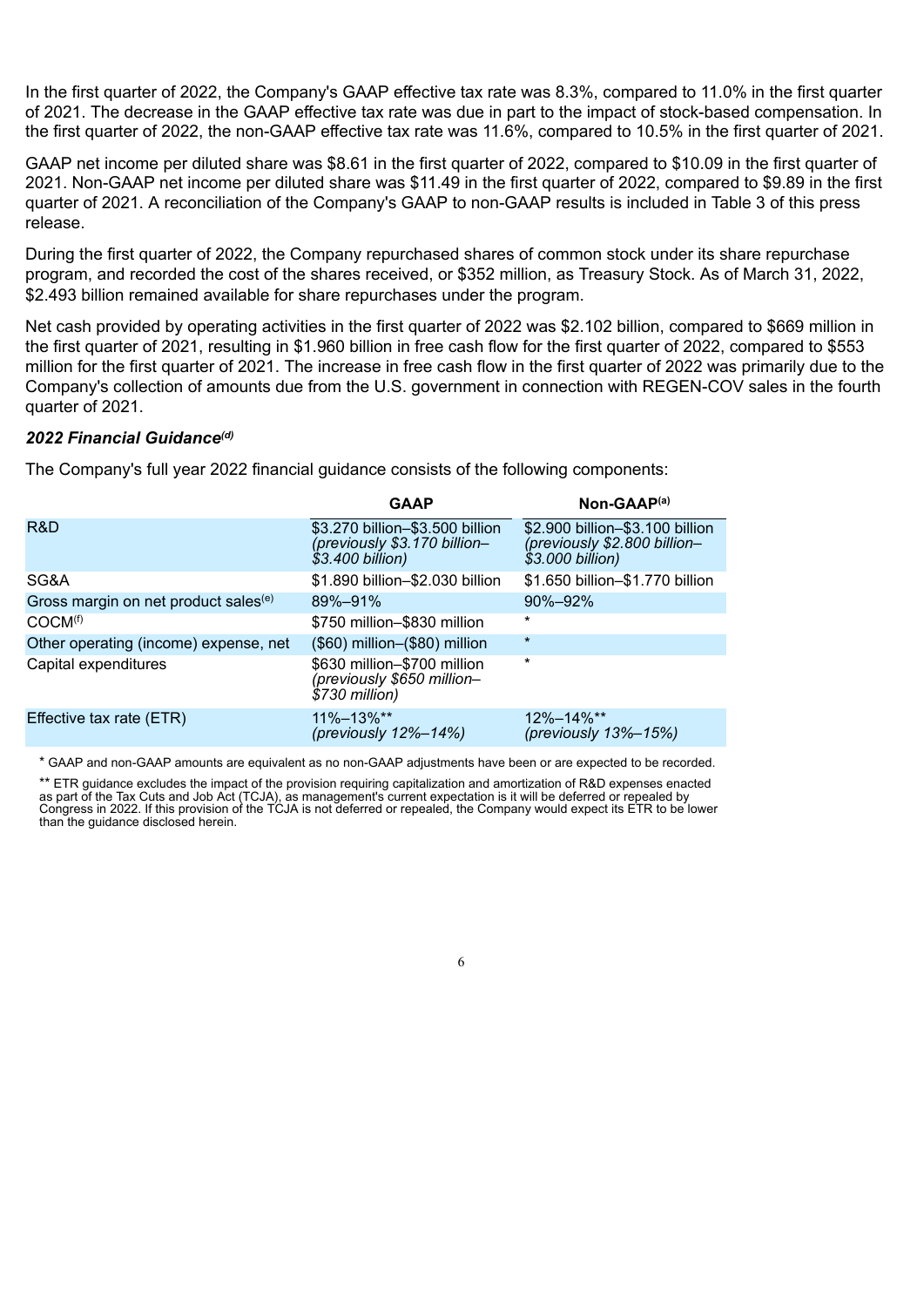A reconciliation of full year 2022 GAAP to non-GAAP financial guidance is included below:

|                                                                      | <b>Projected Range</b> |            |               |       |  |  |  |  |  |
|----------------------------------------------------------------------|------------------------|------------|---------------|-------|--|--|--|--|--|
| (\$ in millions)                                                     |                        | Low        |               | High  |  |  |  |  |  |
| <b>GAAP R&amp;D</b>                                                  | $\mathfrak{S}$         | 3,270      | $\mathcal{L}$ | 3,500 |  |  |  |  |  |
| R&D: Stock-based compensation expense                                |                        | (370)      |               | (400) |  |  |  |  |  |
| Non-GAAP R&D                                                         | \$                     | 2,900      | \$            | 3,100 |  |  |  |  |  |
|                                                                      |                        |            |               |       |  |  |  |  |  |
| <b>GAAP SG&amp;A</b>                                                 | \$                     | $1,890$ \$ |               | 2,030 |  |  |  |  |  |
| SG&A: Stock-based compensation expense                               |                        | (240)      |               | (260) |  |  |  |  |  |
| Non-GAAP SG&A                                                        | $\frac{1}{2}$          | 1,650      | \$            | 1,770 |  |  |  |  |  |
|                                                                      |                        |            |               |       |  |  |  |  |  |
| GAAP gross margin on net product sales                               |                        | 89%        |               | 91%   |  |  |  |  |  |
| Stock-based compensation expense                                     |                        | $1\%$      |               | 1%    |  |  |  |  |  |
| Charges related to REGEN-COV                                         |                        | $1\%$      |               | $1\%$ |  |  |  |  |  |
| Non-GAAP gross margin on net product sales                           |                        | 90%        |               | 92%   |  |  |  |  |  |
|                                                                      |                        |            |               |       |  |  |  |  |  |
| <b>GAAP ETR</b>                                                      |                        | 11%        |               | 13%   |  |  |  |  |  |
| Income tax effect of GAAP to non-GAAP reconciling<br>items and other |                        | 1%         |               | $1\%$ |  |  |  |  |  |
| Non-GAAP ETR                                                         |                        | 12%        |               | 14%   |  |  |  |  |  |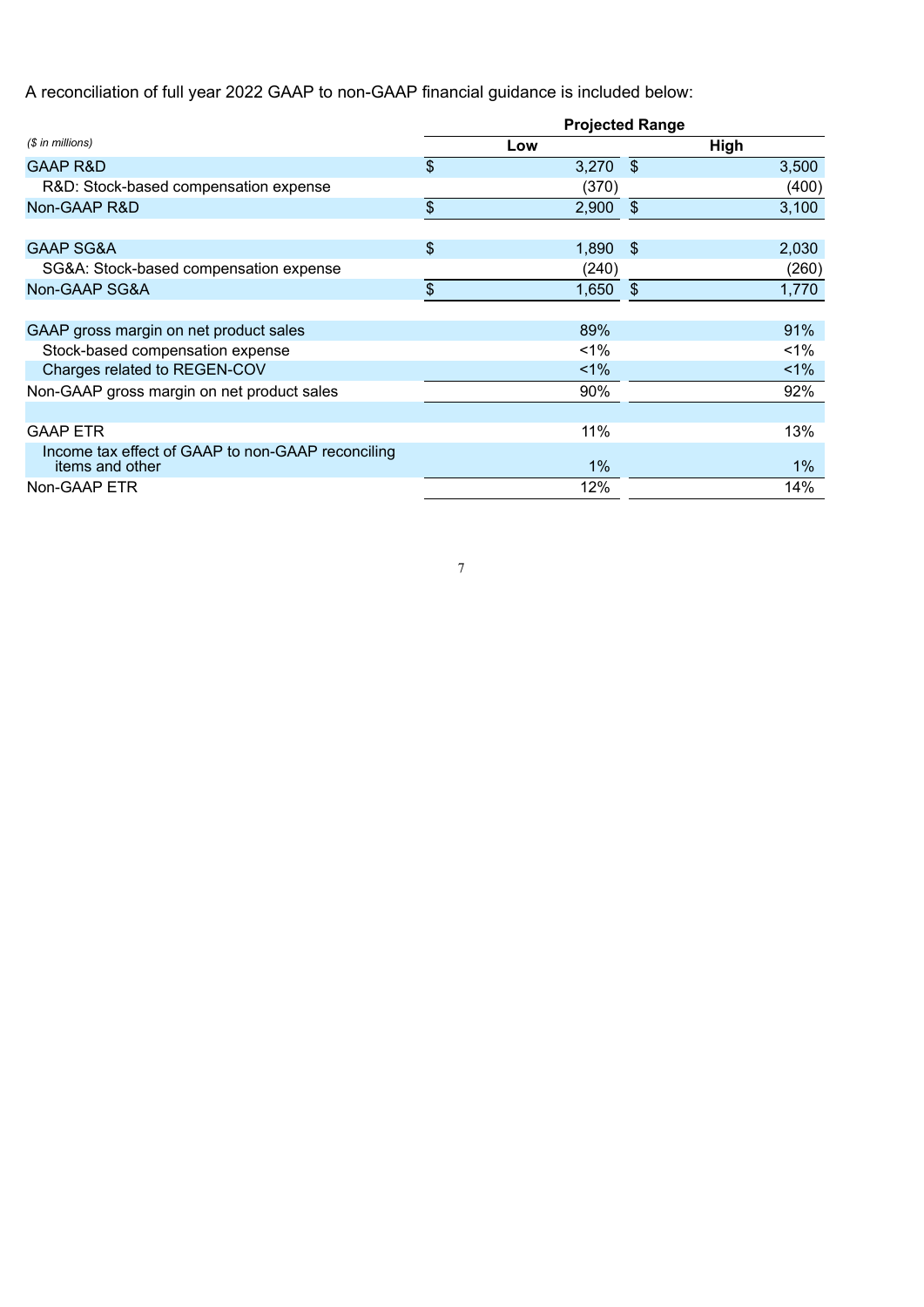(a) This press release uses non-GAAP R&D, non-GAAP SG&A, non-GAAP COGS, non-GAAP gross margin on net product sales, non-GAAP other income (expense), net, non-GAAP effective tax rate, non-GAAP net income, non-GAAP net income per share, total revenues excluding REGEN-COV and Ronapreve, and free cash flow, which are financial measures that are not calculated in accordance with U.S. Generally Accepted Accounting Principles (GAAP). These non-GAAP financial measures are computed by excluding certain non-cash and/or other items from the related GAAP financial measure. The Company also includes a non-GAAP adjustment for the estimated income tax effect of reconciling items. A reconciliation of the Company's GAAP to non-GAAP results is included in Table 3 of this press release.

The Company makes such adjustments for items the Company does not view as useful in evaluating its operating performance. For example, adjustments may be made for items that fluctuate from period to period based on factors that are not within the Company's control (such as the Company's stock price on the dates share-based grants are issued or changes in the fair value of the Company's investments in equity securities) or items that are not associated with normal, recurring operations (such as restructuring-related expenses). Management uses these non-GAAP measures for planning, budgeting, forecasting, assessing historical performance, and making financial and operational decisions, and also provides forecasts to investors on this basis. With respect to free cash flows, the Company believes that this non-GAAP measure provides a further measure of the Company's operations' ability to generate cash flows. Additionally, such non-GAAP measures provide investors with an enhanced understanding of the financial performance of the Company's core business operations. However, there are limitations in the use of these and other non-GAAP financial measures as they exclude certain expenses that are recurring in nature. Furthermore, the Company's non-GAAP financial measures may not be comparable with non-GAAP information provided by other companies. Any non-GAAP financial measure presented by Regeneron should be considered supplemental to, and not a substitute for, measures of financial performance prepared in accordance with GAAP.

- (b) The casirivimab and imdevimab antibody cocktail is known as REGEN-COV in the United States and Ronapreve in other countries. The Company records net product sales of REGEN-COV in the United States and Roche records net product sales of Ronapreve outside the United States.
- (c) The Company's collaborators provide it with estimates of the collaborators' respective sales and the Company's share of the profits or losses (if applicable) from commercialization of products for the most recent fiscal quarter. These estimates are revised, if necessary, in subsequent periods if the Company's actual share of the profits or losses differ from those estimates.
- (d) The Company's 2022 financial guidance does not assume the completion of any significant business development transactions not completed as of the date of this press release.
- (e) Gross margin on net product sales represents gross profit expressed as a percentage of total net product sales recorded by the Company. Gross profit is calculated as net product sales less cost of goods sold.
- (f) Corresponding reimbursements from collaborators and others for manufacturing of commercial supplies is recorded within revenues.

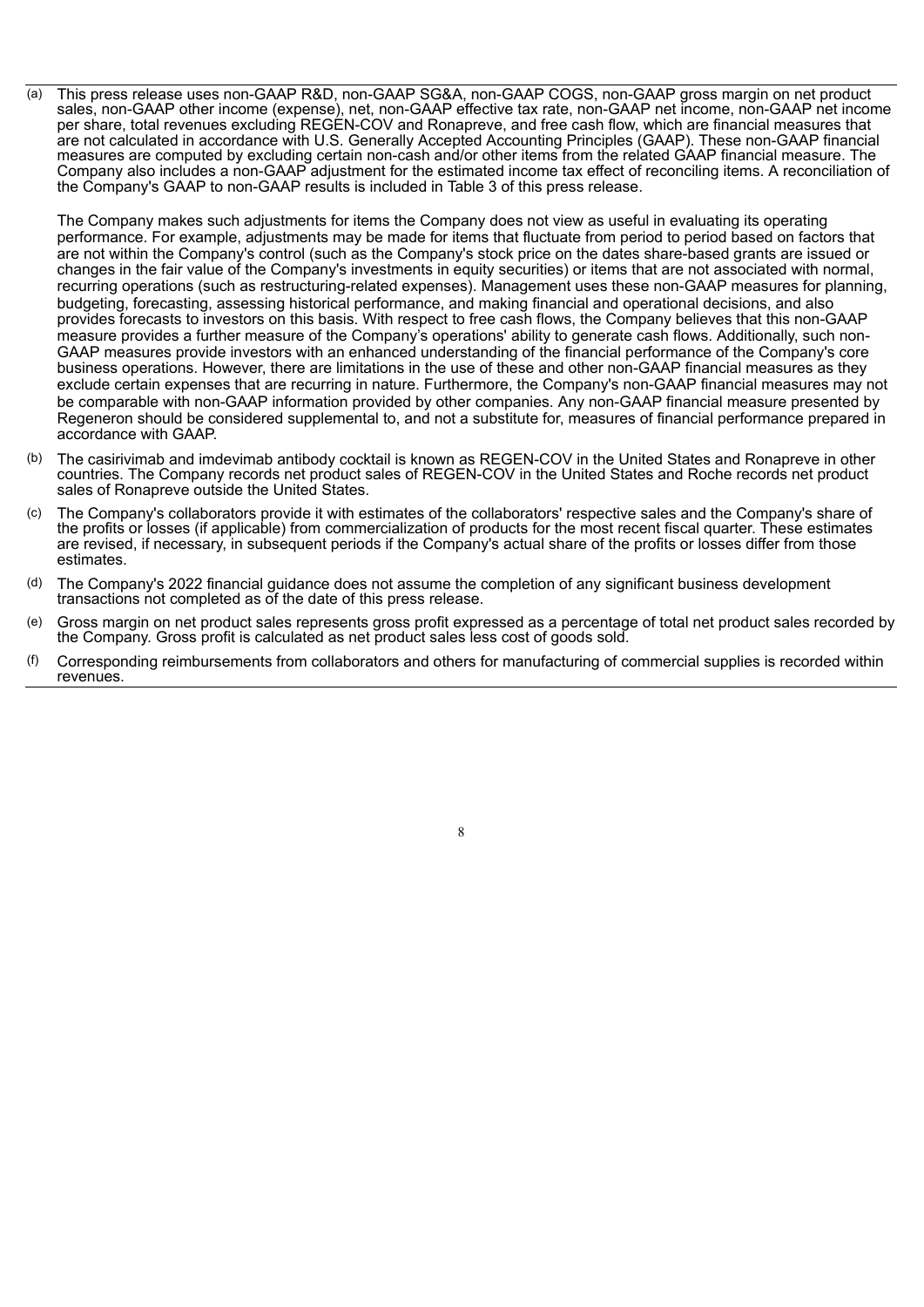### **Conference Call Information**

Regeneron will host a conference call and simultaneous webcast to discuss its first quarter 2022 financial and operating results on Wednesday, May 4, 2022, at 8:30 AM Eastern Time. Participants may access the conference call live via webcast on the "Investors and Media" page of Regeneron's website at www.regeneron.com. To participate via telephone, please register in advance at http://www.directeventreg.com/registration/event/7327199. Upon registration, all telephone participants will receive a confirmation email detailing how to join the conference call, including the dialin number along with a unique passcode and registrant ID that can be used to access the call. A replay of the conference call and webcast will be archived on the Company's website for at least 30 days.

### **About Regeneron Pharmaceuticals, Inc.**

Regeneron is a leading biotechnology company that invents, develops, and commercializes life-transforming medicines for people with serious diseases. Founded and led for nearly 35 years by physician-scientists, Regeneron's unique ability to repeatedly and consistently translate science into medicine has led to numerous FDAapproved treatments and product candidates in development, almost all of which were homegrown in Regeneron's laboratories. Regeneron's medicines and pipeline are designed to help patients with eye diseases, allergic and inflammatory diseases, cancer, cardiovascular and metabolic diseases, pain, hematologic conditions, infectious diseases, and rare diseases.

Regeneron is accelerating and improving the traditional drug development process through its proprietary VelociSuite<sup>®</sup> technologies, such as Veloclmmune<sup>®</sup>, which uses unique genetically-humanized mice to produce optimized fully-human antibodies and bispecific antibodies, and through ambitious research initiatives such as the Regeneron Genetics Center®, which is conducting one of the largest genetics sequencing efforts in the world.

For additional information about Regeneron, please visit www.regeneron.com or follow @Regeneron on Twitter.

### **Forward-Looking Statements and Use of Digital Media**

This press release includes forward-looking statements that involve risks and uncertainties relating to future events and the future performance of Regeneron Pharmaceuticals, Inc. ("Regeneron" or the "Company"), and actual events or results may differ materially from these forward-looking statements. Words such as "anticipate," "expect," "intend," "plan," "believe," "seek," "estimate," variations of such words, and similar expressions are intended to identify such forward-looking statements, although not all forward-looking statements contain these identifying words. These statements concern, and these risks and uncertainties include, among others, the impact of SARS-CoV-2 (the virus that has caused the COVID-19 pandemic) on Regeneron's business and its employees, collaborators, and suppliers and other third parties on which Regeneron relies, Regeneron's and its collaborators' ability to continue to conduct research and clinical programs, Regeneron's ability to manage its supply chain, net product sales of products marketed or otherwise commercialized by Regeneron and/or its collaborators or licensees (collectively, "Regeneron's Products"), and the global economy; the nature, timing, and possible success and therapeutic applications of Regeneron's Products and product candidates being developed by Regeneron and/or its collaborators or licensees (collectively, "Regeneron's Product Candidates") and research and clinical programs now underway or planned, including without limitation EYLEA® (aflibercept) Injection, Dupixent® (dupilumab), Libtayo® (cemiplimab), Praluent® (alirocumab), Kevzara® (sarilumab), Evkeeza® (evinacumab), Inmazeb® (atoltivimab, maftivimab, and odesivimabebgn), fasinumab, REGEN-COV **®**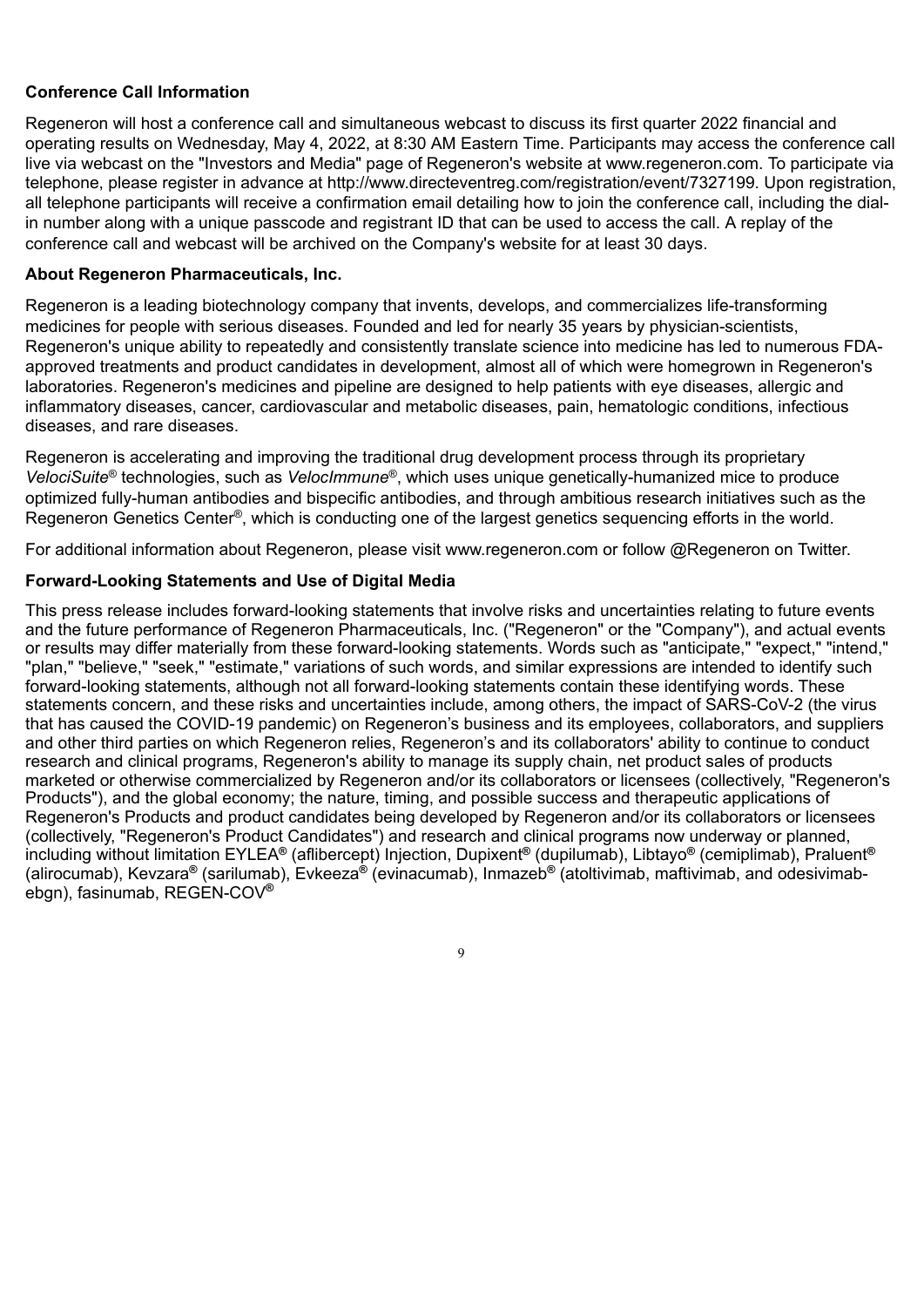(casirivimab and imdevimab), aflibercept 8 mg, pozelimab, odronextamab, itepekimab, fianlimab, REGN5458, REGN5713-5714-5715, REGN1908-1909, Regeneron's other oncology programs (including its costimulatory bispecific portfolio), Regeneron's and its collaborators' earlier-stage programs, and the use of human genetics in Regeneron's research programs; the likelihood and timing of achieving any of the anticipated milestones described in this press release; safety issues resulting from the administration of Regeneron's Products and Regeneron's Product Candidates in patients, including serious complications or side effects in connection with the use of Regeneron's Products and Regeneron's Product Candidates in clinical trials; the likelihood, timing, and scope of possible regulatory approval and commercial launch of Regeneron's Product Candidates and new indications for Regeneron's Products, including those listed above and/or otherwise discussed in this press release; the extent to which the results from the research and development programs conducted by Regeneron and/or its collaborators may be replicated in other studies and/or lead to advancement of product candidates to clinical trials, therapeutic applications, or regulatory approval; ongoing regulatory obligations and oversight impacting Regeneron's Products, research and clinical programs, and business, including those relating to patient privacy; determinations by regulatory and administrative governmental authorities which may delay or restrict Regeneron's ability to continue to develop or commercialize Regeneron's Products and Regeneron's Product Candidates; competing drugs and product candidates that may be superior to, or more cost effective than, Regeneron's Products and Regeneron's Product Candidates; uncertainty of the utilization, market acceptance, and commercial success of Regeneron's Products and Regeneron's Product Candidates and the impact of studies (whether conducted by Regeneron or others and whether mandated or voluntary) or recommendations and guidelines from governmental authorities and other third parties on the commercial success of Regeneron's Products and Regeneron's Product Candidates; the ability of Regeneron to manufacture and manage supply chains for multiple products and product candidates; the ability of Regeneron's collaborators, suppliers, or other third parties (as applicable) to perform manufacturing, filling, finishing, packaging, labeling, distribution, and other steps related to Regeneron's Products and Regeneron's Product Candidates; the availability and extent of reimbursement of Regeneron's Products from third-party payers, including private payer healthcare and insurance programs, health maintenance organizations, pharmacy benefit management companies, and government programs such as Medicare and Medicaid; coverage and reimbursement determinations by such payers and new policies and procedures adopted by such payers; unanticipated expenses; the costs of developing, producing, and selling products; the ability of Regeneron to meet any of its financial projections or guidance and changes to the assumptions underlying those projections or guidance, including GAAP and non-GAAP R&D, GAAP and non-GAAP SG&A, GAAP and non-GAAP gross margin on net product sales, COCM, other operating (income) expense, net, capital expenditures, and GAAP and non-GAAP effective tax rate; the potential for any license or collaboration agreement, including Regeneron's agreements with Sanofi, Bayer, and Teva Pharmaceutical Industries Ltd. (or their respective affiliated companies, as applicable), as well as Regeneron's agreement with Roche relating to the casirivimab and imdevimab antibody cocktail (known as REGEN-COV in the United States and Ronapreve™ in other countries), to be cancelled or terminated; the likelihood that any planned or future acquisitions, business combinations, or other related transactions, such as Regeneron's planned acquisition of Checkmate Pharmaceuticals, Inc. discussed in this press release, will close within the expected time period or at all and whether and to what extent Regeneron will realize any anticipated benefits of any such transaction; and risks associated with intellectual property of other parties and pending or future litigation relating thereto (including without limitation the patent litigation and other related proceedings relating to EYLEA, Dupixent, Praluent, and REGEN-COV), other litigation and other proceedings and government investigations relating to the Company and/or its operations (including the pending civil litigation initiated by the U.S. Attorney's Office for the District of Massachusetts), the ultimate outcome of any such proceedings and investigations,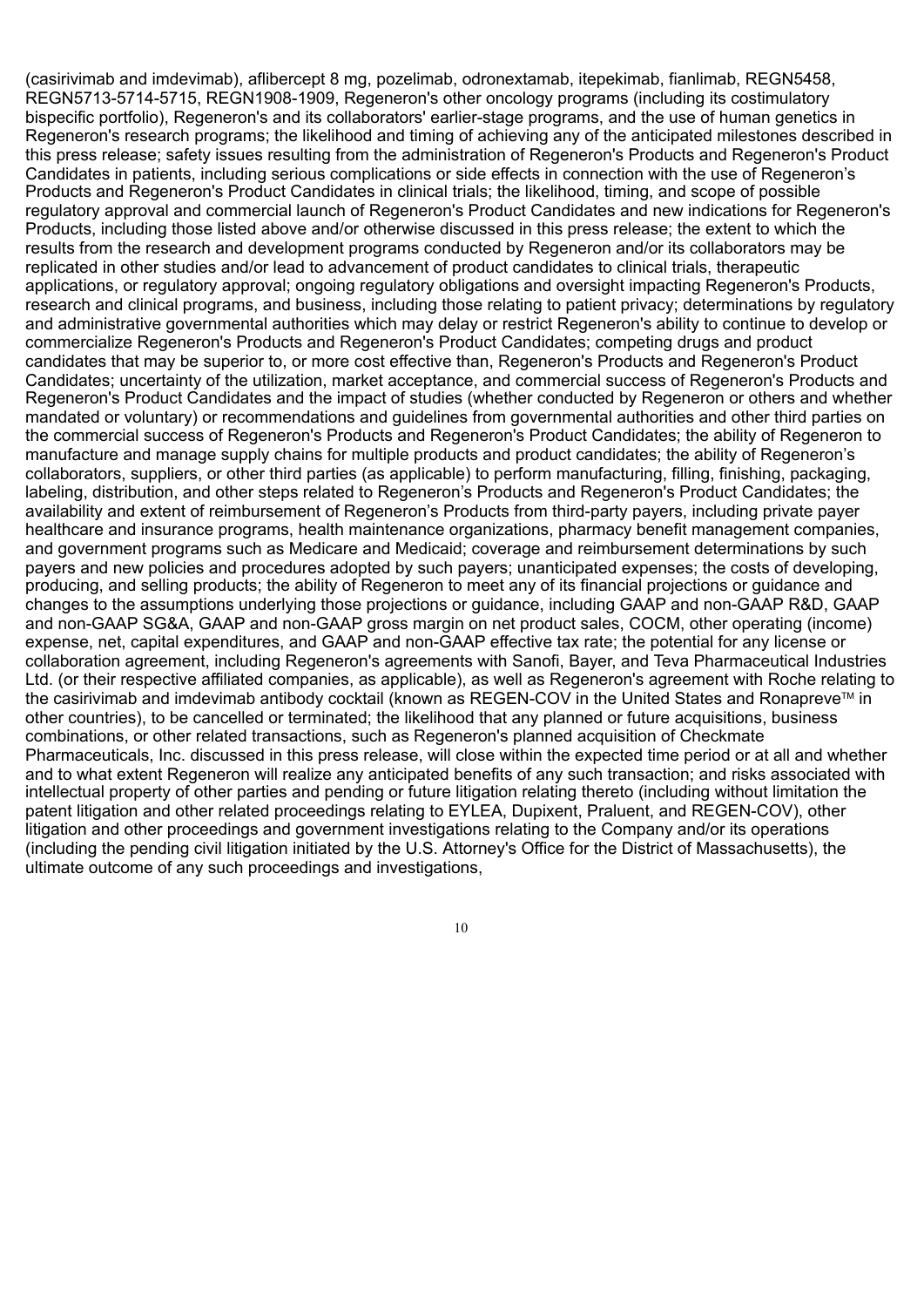and the impact any of the foregoing may have on Regeneron's business, prospects, operating results, and financial condition. A more complete description of these and other material risks can be found in Regeneron's filings with the U.S. Securities and Exchange Commission, including its Form 10-K for the fiscal year ended December 31, 2021 and its Form 10-Q for the quarterly period ended March 31, 2022. Any forward-looking statements are made based on management's current beliefs and judgment, and the reader is cautioned not to rely on any forward-looking statements made by Regeneron. Regeneron does not undertake any obligation to update (publicly or otherwise) any forward-looking statement, including without limitation any financial projection or guidance, whether as a result of new information, future events, or otherwise.

Regeneron uses its media and investor relations website and social media outlets to publish important information about the Company, including information that may be deemed material to investors. Financial and other information about Regeneron is routinely posted and is accessible on Regeneron's media and investor relations website (http://newsroom.regeneron.com) and its Twitter feed (http://twitter.com/regeneron).

#### **Non-GAAP Financial Measures**

This press release and/or the financial results attached to this press release include amounts that are considered "non-GAAP financial measures" under SEC rules. As required, Regeneron has provided reconciliations of such non-GAAP financial measures.

###

#### **Contact Information:**

Ryan Crowe Christina Channel Christina Channel Christina Channel Christina Channel Christina Channel Christina Channel Christina Channel Christina Channel Christina Channel Christina Channel Christina Channel Christina Cha Investor Relations **Investor Relations** Corporate Communications 914-847-8790 914-847-8827

ryan.crowe@regeneron.com christina.chan@regeneron.com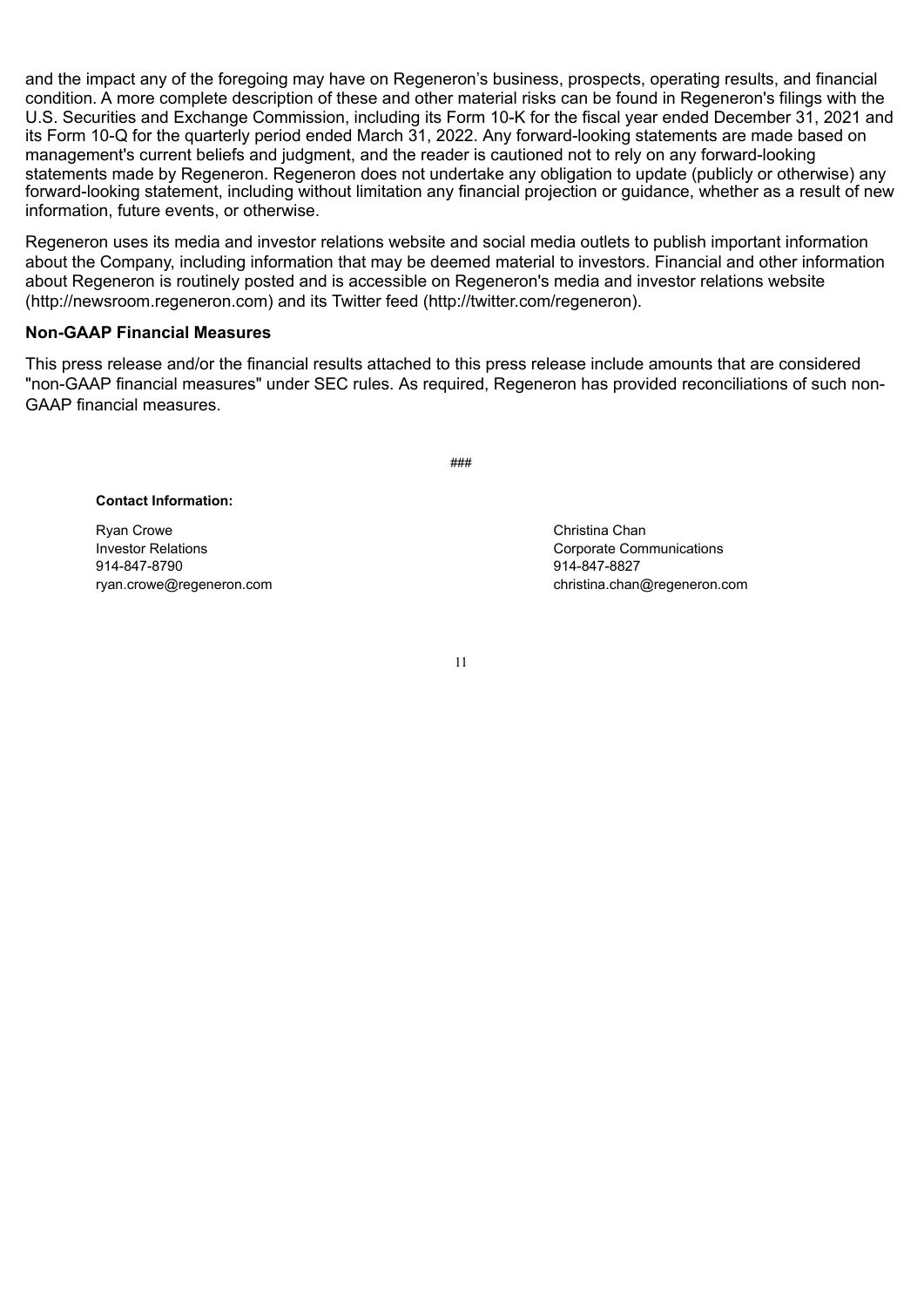#### **REGENERON PHARMACEUTICALS, INC. CONDENSED CONSOLIDATED BALANCE SHEETS (Unaudited)** *(In millions)*

|                                                           | March 31,<br>2022  |      | December 31,<br>2021 |
|-----------------------------------------------------------|--------------------|------|----------------------|
| Assets:                                                   |                    |      |                      |
| Cash and marketable securities                            | \$<br>14,134.6     | - \$ | 12,532.7             |
| Accounts receivable, net                                  | 4,839.0            |      | 6,036.5              |
| Inventories                                               | 1,991.5            |      | 1,951.3              |
| Property, plant, and equipment, net                       | 3,556.4            |      | 3,482.2              |
| Deferred tax assets                                       | 1,140.3            |      | 876.9                |
| Other assets                                              | 686.9              |      | 555.2                |
| Total assets                                              | 26,348.7           | S.   | 25,434.8             |
|                                                           |                    |      |                      |
| Liabilities and stockholders' equity:                     |                    |      |                      |
| Accounts payable, accrued expenses, and other liabilities | \$<br>$3,208.8$ \$ |      | 3,451.0              |
| Finance lease liabilities                                 | 720.0              |      | 719.7                |
| Deferred revenue                                          | 524.8              |      | 515.3                |
| Long-term debt                                            | 1,980.4            |      | 1,980.0              |
| Stockholders' equity                                      | 19,914.7           |      | 18,768.8             |
| Total liabilities and stockholders' equity                | \$<br>26,348.7     | \$.  | 25,434.8             |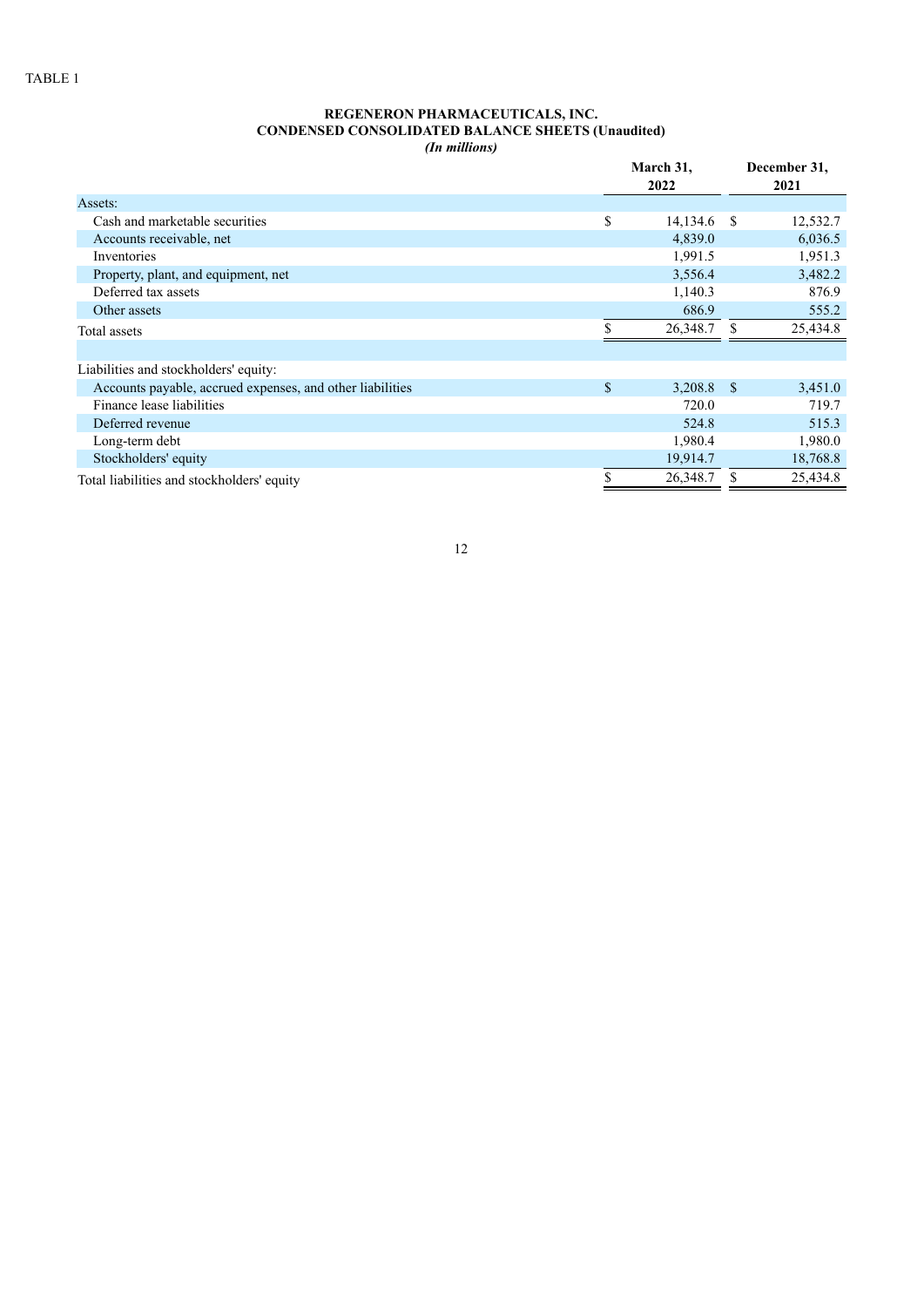#### **REGENERON PHARMACEUTICALS, INC. CONDENSED CONSOLIDATED STATEMENTS OF OPERATIONS (Unaudited)** *(In millions, except per share data)*

|                                                  | <b>Three Months Ended</b><br>March 31, |               |         |
|--------------------------------------------------|----------------------------------------|---------------|---------|
|                                                  | 2022                                   |               | 2021    |
| Revenues:                                        |                                        |               |         |
| Net product sales                                | \$<br>1,638.6                          | -S            | 1,724.3 |
| Collaboration revenue                            | 1,232.5                                |               | 754.4   |
| Other revenue                                    | 94.0                                   |               | 50.0    |
|                                                  | 2,965.1                                |               | 2,528.7 |
| Expenses:                                        |                                        |               |         |
| Research and development                         | 843.8                                  |               | 742.9   |
| Acquired in-process research and development     | 28.1                                   |               |         |
| Selling, general, and administrative             | 450.0                                  |               | 405.6   |
| Cost of goods sold                               | 207.3                                  |               | 183.2   |
| Cost of collaboration and contract manufacturing | 197.6                                  |               | 124.8   |
| Other operating (income) expense, net            | (20.2)                                 |               | (40.5)  |
|                                                  | 1,706.6                                |               | 1,416.0 |
|                                                  |                                        |               |         |
| Income from operations                           | 1,258.5                                |               | 1,112.7 |
|                                                  |                                        |               |         |
| Other income (expense):                          |                                        |               |         |
| Other (expense) income, net                      | (183.8)                                |               | 154.9   |
| Interest expense                                 | (13.6)                                 |               | (14.6)  |
|                                                  | (197.4)                                |               | 140.3   |
|                                                  |                                        |               |         |
| Income before income taxes                       | 1,061.1                                |               | 1,253.0 |
|                                                  |                                        |               |         |
| Income tax expense                               | 87.6                                   |               | 137.8   |
|                                                  |                                        |               |         |
| Net income                                       | \$<br>973.5                            | \$            | 1,115.2 |
|                                                  |                                        |               |         |
| Net income per share - basic                     | \$<br>9.12                             | <sup>\$</sup> | 10.58   |
| Net income per share - diluted                   | \$<br>8.61                             | $\$$          | 10.09   |
|                                                  |                                        |               |         |
| Weighted average shares outstanding - basic      | 106.8                                  |               | 105.4   |
| Weighted average shares outstanding - diluted    | 113.1                                  |               | 110.5   |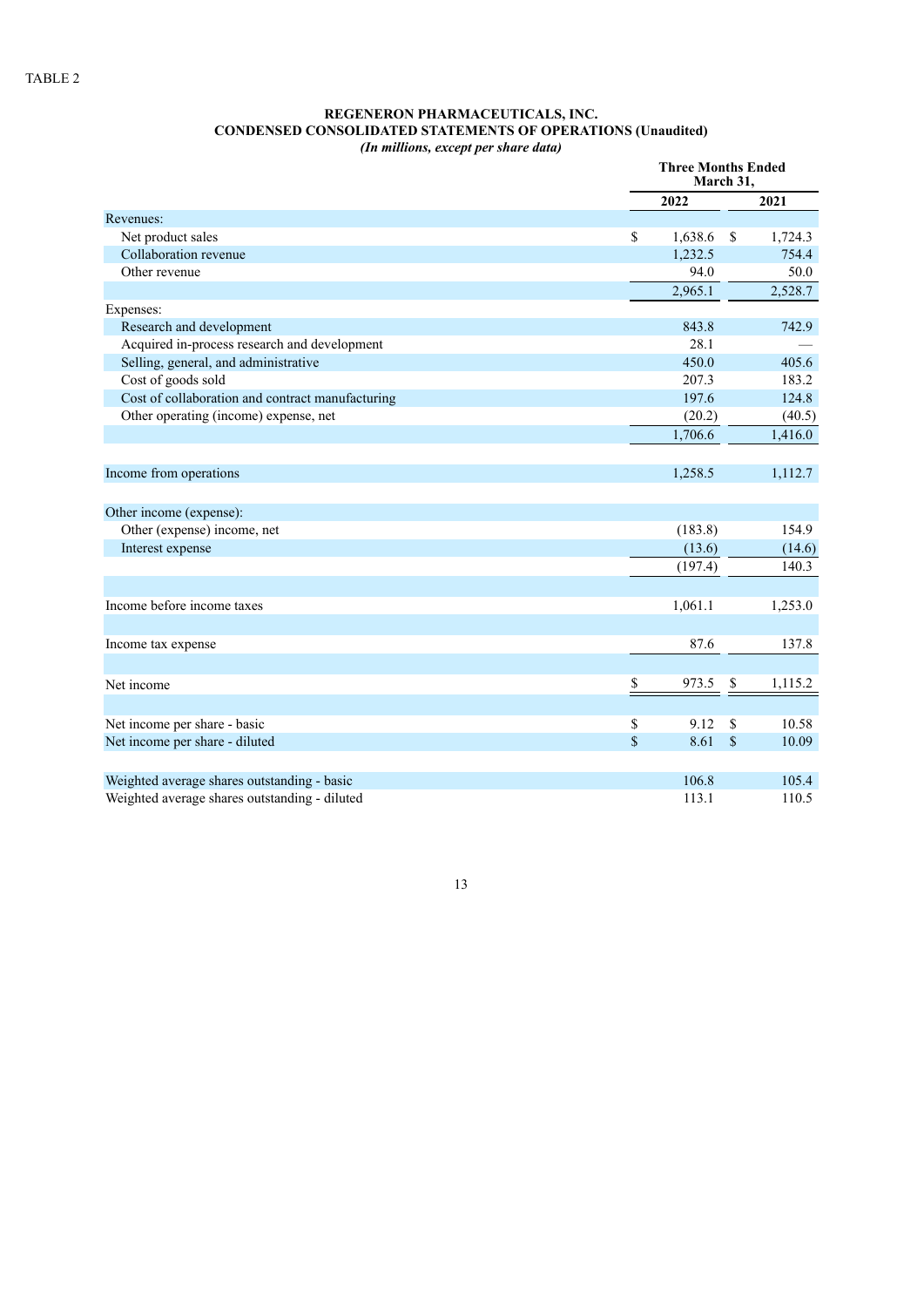#### **REGENERON PHARMACEUTICALS, INC. RECONCILIATION OF GAAP TO NON-GAAP FINANCIAL INFORMATION (Unaudited)** *(In millions, except per share data)*

|                                                         |                    | <b>Three Months Ended</b><br>March 31, |                    |         |  |
|---------------------------------------------------------|--------------------|----------------------------------------|--------------------|---------|--|
|                                                         |                    | 2022                                   |                    | 2021    |  |
| GAMP R&D                                                | $\mathbf{\hat{S}}$ | 843.8                                  | $\mathbf{\hat{S}}$ | 742.9   |  |
| R&D: Stock-based compensation expense                   |                    | 92.4                                   |                    | 69.7    |  |
| Non-GAAP $R&D$                                          | \$                 | 751.4                                  | $\mathcal{S}$      | 673.2   |  |
| <b>GAAP SG&amp;A</b>                                    | $\mathbf{s}$       | 450.0                                  | $\mathbf{s}$       | 405.6   |  |
| SG&A: Stock-based compensation expense                  |                    | 60.7                                   |                    | 50.8    |  |
| Non-GAAP SG&A                                           | \$                 | 389.3                                  | $\mathcal{S}$      | 354.8   |  |
| <b>GAAP COGS</b>                                        | \$                 | 207.3                                  | $\mathbf{s}$       | 183.2   |  |
| COGS: Stock-based compensation expense                  |                    | 13.8                                   |                    | 10.4    |  |
| COGS: Charges related to REGEN-COV                      |                    | 58.0                                   |                    |         |  |
| Non-GAAP COGS                                           | \$                 | 135.5                                  | \$                 | 172.8   |  |
| GAAP other income (expense), net                        | \$                 | (197.4)                                | <sup>\$</sup>      | 140.3   |  |
| Other income/expense: Losses (gains) on investments     |                    | 204.5                                  |                    | (144.3) |  |
| Non-GAAP other income (expense), net                    | \$                 | 7.1                                    | \$                 | (4.0)   |  |
| GAAP net income                                         | \$                 | 973.5                                  | \$                 | 1,115.2 |  |
| Total of GAAP to non-GAAP reconciling items above       |                    | 429.4                                  |                    | (13.4)  |  |
| Income tax effect of GAAP to non-GAAP reconciling items |                    | (85.3)                                 |                    | 7.4     |  |
| Non-GAAP net income                                     | \$                 | 1,317.6                                | $\mathcal{S}$      | 1,109.2 |  |
| Non-GAAP net income per share - basic                   | \$                 | 12.34                                  | $\mathbf{s}$       | 10.52   |  |
| Non-GAAP net income per share - diluted                 | \$                 | 11.49                                  | \$                 | 9.89    |  |
| Shares used in calculating:                             |                    |                                        |                    |         |  |
| Non-GAAP net income per share - basic                   |                    | 106.8                                  |                    | 105.4   |  |
| Non-GAAP net income per share - diluted                 |                    | 114.7                                  |                    | 112.1   |  |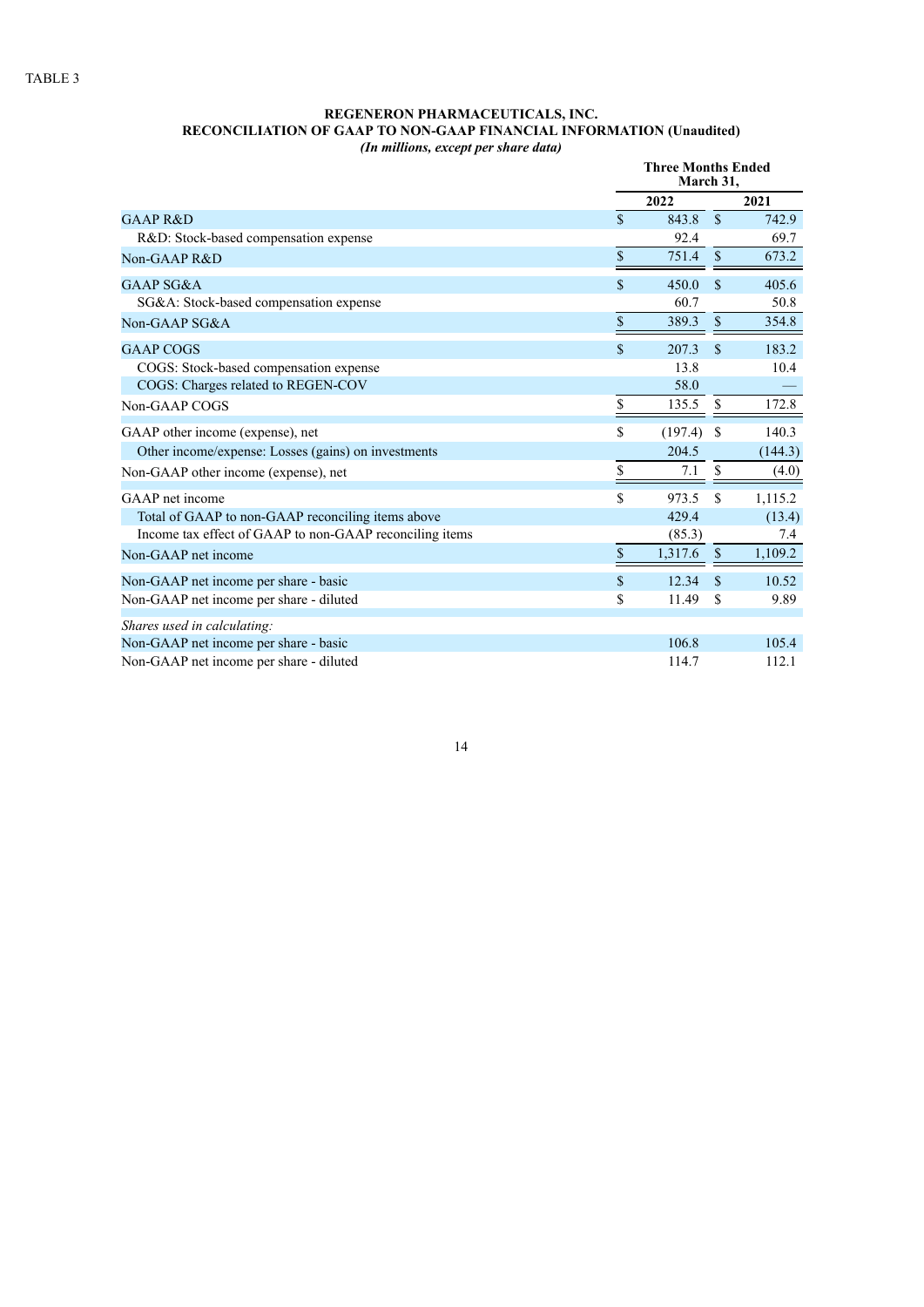# **RECONCILIATION OF GAAP TO NON-GAAP FINANCIAL INFORMATION (Unaudited)** *(continued)*

|                                                                              | <b>Three Months Ended</b><br>March 31, |         |               |           |
|------------------------------------------------------------------------------|----------------------------------------|---------|---------------|-----------|
|                                                                              |                                        | 2022    |               | 2021      |
| Revenue reconciliation:                                                      |                                        |         |               |           |
| Total revenues                                                               | \$                                     | 2,965.1 | <sup>\$</sup> | 2,528.7   |
| REGEN-COV net product sales in the United States                             |                                        |         |               | 262.2     |
| Global gross profit payment from Roche in connection with sales of Ronapreve |                                        | 216.3   |               | 66.8      |
| Total revenues excluding REGEN-COV and Ronapreve                             | $\mathbf{s}$                           | 2,748.8 | $\mathcal{S}$ | 2,199.7   |
|                                                                              |                                        |         |               |           |
| Effective tax rate reconciliation:                                           |                                        |         |               |           |
| GAAP effective tax rate                                                      |                                        | $8.3\%$ |               | 11.0%     |
| Income tax effect of GAAP to non-GAAP reconciling items                      |                                        | $3.3\%$ |               | $(0.5\%)$ |
| Non-GAAP effective tax rate                                                  |                                        | 11.6%   |               | $10.5\%$  |
|                                                                              |                                        |         |               |           |
| Free cash flow reconciliation:                                               |                                        |         |               |           |
| Net cash provided by operating activities                                    | $\mathbb{S}$                           | 2,101.7 | \$.           | 668.5     |
| Capital expenditures                                                         |                                        | (141.8) |               | (115.3)   |
| Free cash flow                                                               | \$                                     | 1,959.9 | \$            | 553.2     |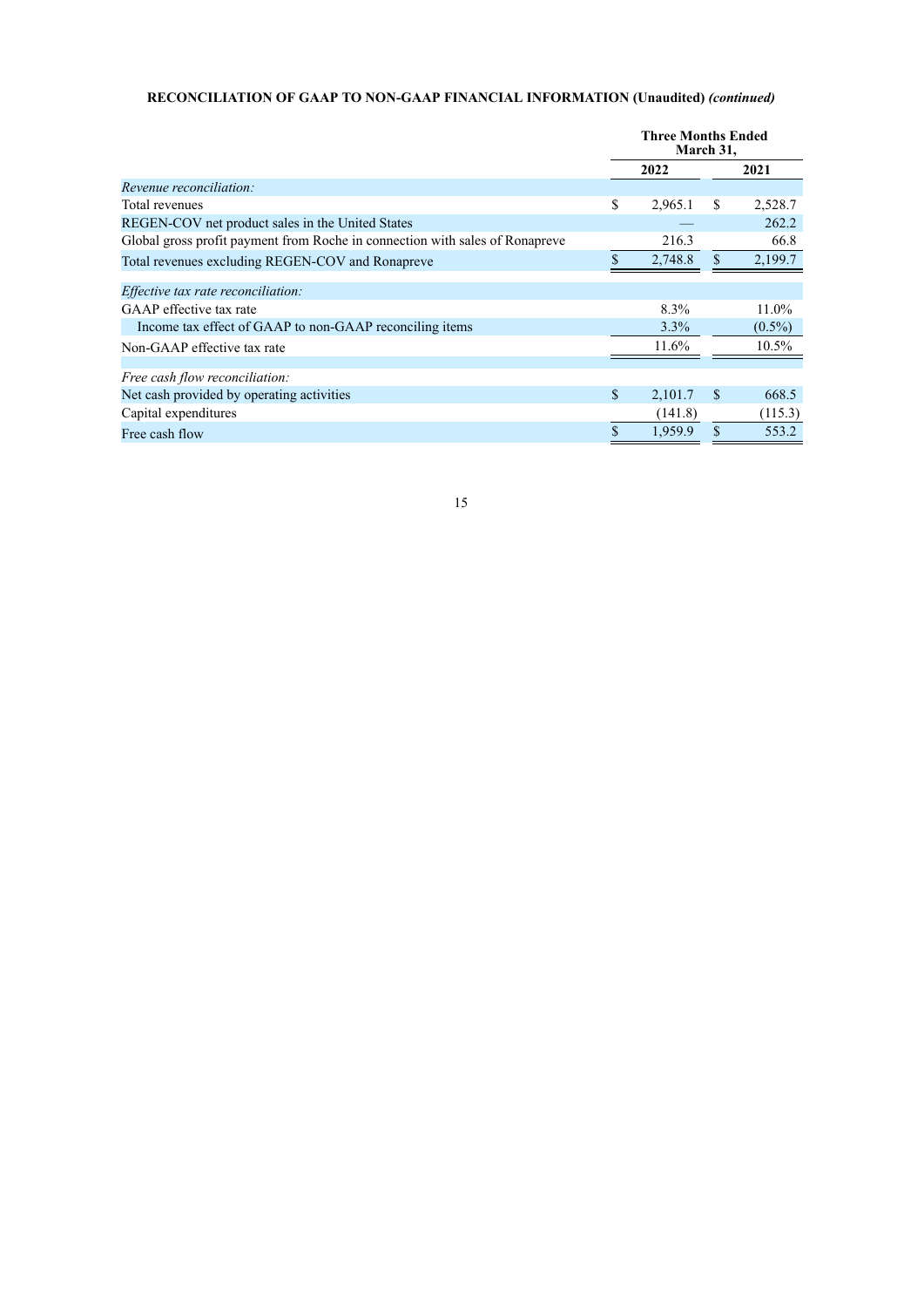#### **REGENERON PHARMACEUTICALS, INC. COLLABORATION REVENUE (Unaudited)** *(In millions)*

|                                                                                                                    |              | <b>Three Months Ended</b><br>March 31, |               |       |
|--------------------------------------------------------------------------------------------------------------------|--------------|----------------------------------------|---------------|-------|
|                                                                                                                    |              | 2022                                   |               | 2021  |
| Sanofi collaboration revenue:                                                                                      |              |                                        |               |       |
| Antibody:                                                                                                          |              |                                        |               |       |
| Regeneron's share of profits in connection with commercialization of antibodies                                    | $\mathbf{s}$ | 415.3                                  | <sup>\$</sup> | 260.6 |
| Sales-based milestone earned                                                                                       |              | 50.0                                   |               |       |
| Reimbursement for manufacturing of commercial supplies                                                             |              | 160.8                                  |               | 105.6 |
| Immuno-oncology:                                                                                                   |              |                                        |               |       |
| Regeneron's share of profits (losses) in connection with commercialization of<br>Libtayo outside the United States |              | 2.8                                    |               | (6.1) |
| Reimbursement for manufacturing of ex-U.S. commercial supplies                                                     |              | 2.0                                    |               | 4.7   |
| Total Sanofi collaboration revenue                                                                                 |              | 630.9                                  |               | 364.8 |
| Bayer collaboration revenue:                                                                                       |              |                                        |               |       |
| Regeneron's share of profits in connection with commercialization of EYLEA<br>outside the United States            |              | 338.4                                  |               | 308.9 |
| Reimbursement for manufacturing of ex-U.S. commercial supplies                                                     |              | 25.0                                   |               | 13.9  |
| One-time payment in connection with change in Japan arrangement                                                    |              | 21.9                                   |               |       |
| Total Bayer collaboration revenue                                                                                  |              | 385.3                                  |               | 322.8 |
|                                                                                                                    |              |                                        |               |       |
| Roche collaboration revenue:                                                                                       |              |                                        |               |       |
| Global gross profit payment from Roche in connection with sales of Ronapreve                                       |              | 216.3                                  |               | 66.8  |
|                                                                                                                    |              |                                        |               |       |
| Total collaboration revenue                                                                                        | \$           | 1,232.5                                |               | 754.4 |